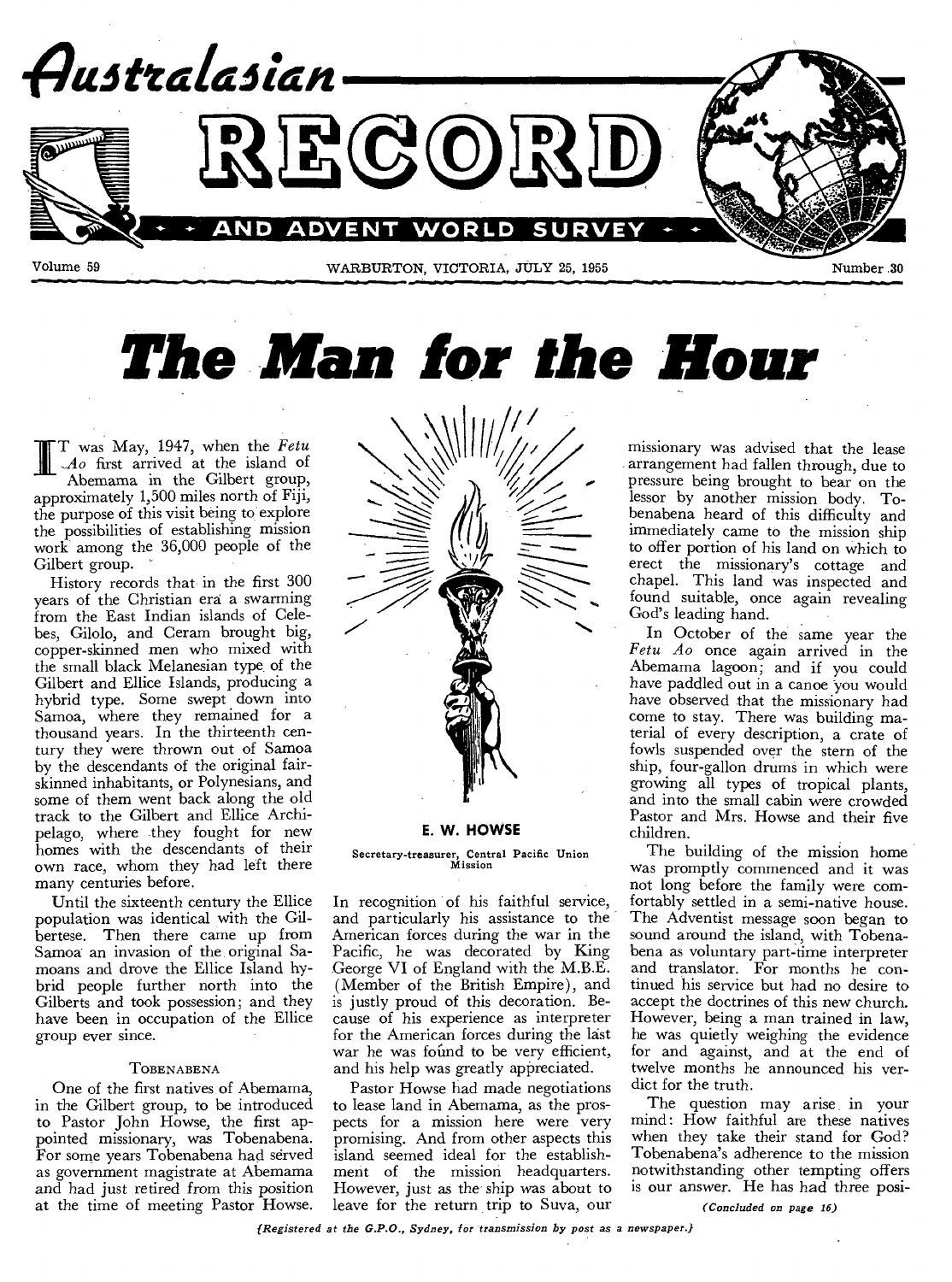# *Statistician, Musician, and Poet.,*



*Brother Harry Stockton, versatile and beloved son of the first Australian Adventist.* 

"Father, there are some Yanks at the door and they want to see you."

Never was a visit more inopportune! Father Stockton was a coachbuilder, and on this Saturday afternoon he was busy shaping a panel for a dashboard. He had it curved perfectly and was subjecting it to the necessary heat. Just too much or too long and it would crack and be ruined.

With the fervent hope that the callers would not keep him long, Mr. Stockton, still wearing his leather apron, went to the door.

The Americans introduced themselves —Pastors Corliss and Haskell and Brethren Arnold and Scott. They presented a letter of introduction from another Stockton in America with whom our friend had corresponded for some time. They talked for a time and then the visitors left, after inviting Mr. Stockton to visit them at their home in Highett Street, Richmond.

"Father was coachbuilder to the Governor of Victoria," his son wrote years afterwards, "and all his work was of a high standard. When the interview was over, the panel was ruined. I remember well the rueful look on his face as he and mother stared at the charred timber. But what he received was worth much more than many panels."

Mr. Stockton was a staunch member of the Church of England, teaching a class of young men and keeping Sunday as strictly as he was soon to keep the Sabbath.

All through the week his thoughts kept turning to his visitors. Their brief conversation had aroused his interest, and on Friday afternoon he removed his apron and said to his wife, "I can't work any longer. I must go and *see* those Americans."

Next day, with his two small children, Harry and Minnie, father Stockton went to Sabbath school.

So history was made. The first two Australian children had attended Sabbath school, and later their father became the first ordained elder of the North Fitzroy

BESSIE C. TURNER

church. Mother was not long in joining them in Sabbath observance.

The results were inevitable. Mr. Stockton was told that he must either give up his new ideas or his class of young men. His relatives and friends told him he was crazy, and kept a sharp watch on all his doings. They used to follow the family down the street on Saturday nights, which were busy shopping nights at that time, just to see if he would "break the Sabbath."

Depression struck the country. The banks foreclosed on Mr. Stockton and his business failed, compelling him to close his shop and carry on his business at home. Heavy though the blow seemed at the time it proved to be a blessing in the end.

The family attended the historic Brighton camp, and there Minnie, with others, was baptized in the sea. Minnie and Harry Stockton Were two of the first students to attend the Bible School in St. Kilda Road.

Funds were urgently needed to establish the Bible Echo Publishing House. Shares were sold at £1 each and an appeal was made for jewellery and other treasures to raise money. Mr. Stockton removed the heavy gold chain he was wearing, and like Israel of old, he and others laid their treasures before the Lord.

Soon father Stockton heard the call to distribute our books, and amid the tears of his family he sailed for Western Australia —seeming so very far away in those days of slow transport.

Minnie became forewoman in the publishing house, and besides this, she used



#### **A WINTER MEMORY**  H. STOCKTON

One azure afternoon ('twas winter late), Alone into the bush **I** tramped abroad;

The low'ring sun, through aisles of gum trees great,

Shed fretted golden glory on the sward.

to stand on the street corners giving out hundreds of pieces of literature.

Harry was also carrying responsibility in the organization and studying to extend his usefulness. He took a secretarial course and his outstanding mental ability lifted him to the pinnacle of success. A Melbourne newspaper carried the cap- • tion: "Harry Stockton—Our Honour Man," and the college proudly proclaimed that he had secured the highest marks in their examinations for the whole of Australia.

Harry Stockton's gifts were varied- and outstanding. He was a qualified accountant and auditor, a member of the Association of Secretaries, a poet, and a musician. He had an amazing fund of general knowledge and his familiarity with the things of nature 'made him a wonderful companion for his family and friends on the bush rambles which he loved. His remarkable ability to add up four columns of figures simultaneously left his associates gasping, just as his whimsical sense ' of humour and cheery spirit of helpfulness charmed them.

Many offers of employment in the business world were made to Brother Stockton, offers which would have brought great worldly gain; but their love for the advent cause made only one decision possible for Brother Stockton and his wife.

Many and varied were-the positions Brother Stockton filled in his busy lifetime. He spent some years in the publishing work in Warburton, was connected with the Health Food Company, and was secretary to Pastor C. H. Watson when he was president of the Australasian Union Conference. He had been statistician for

The • sarsaparilla's purple trails made friends

With wattle bloom, and orchids mauve peeped hushed

From 'mid the grass; as if to make amends For haste, the gay boronia deeply blushed.

And other flow'rs were there. Deep in the dale

Rambled a tiny brook, and piled rocks lay<br>Confused.

Remote, half-hid in smoky veil,

The city stood: and strife seemed far away.

Then peace, deep and serene, came to me there,

That comes when for my friend I breathe a prayer.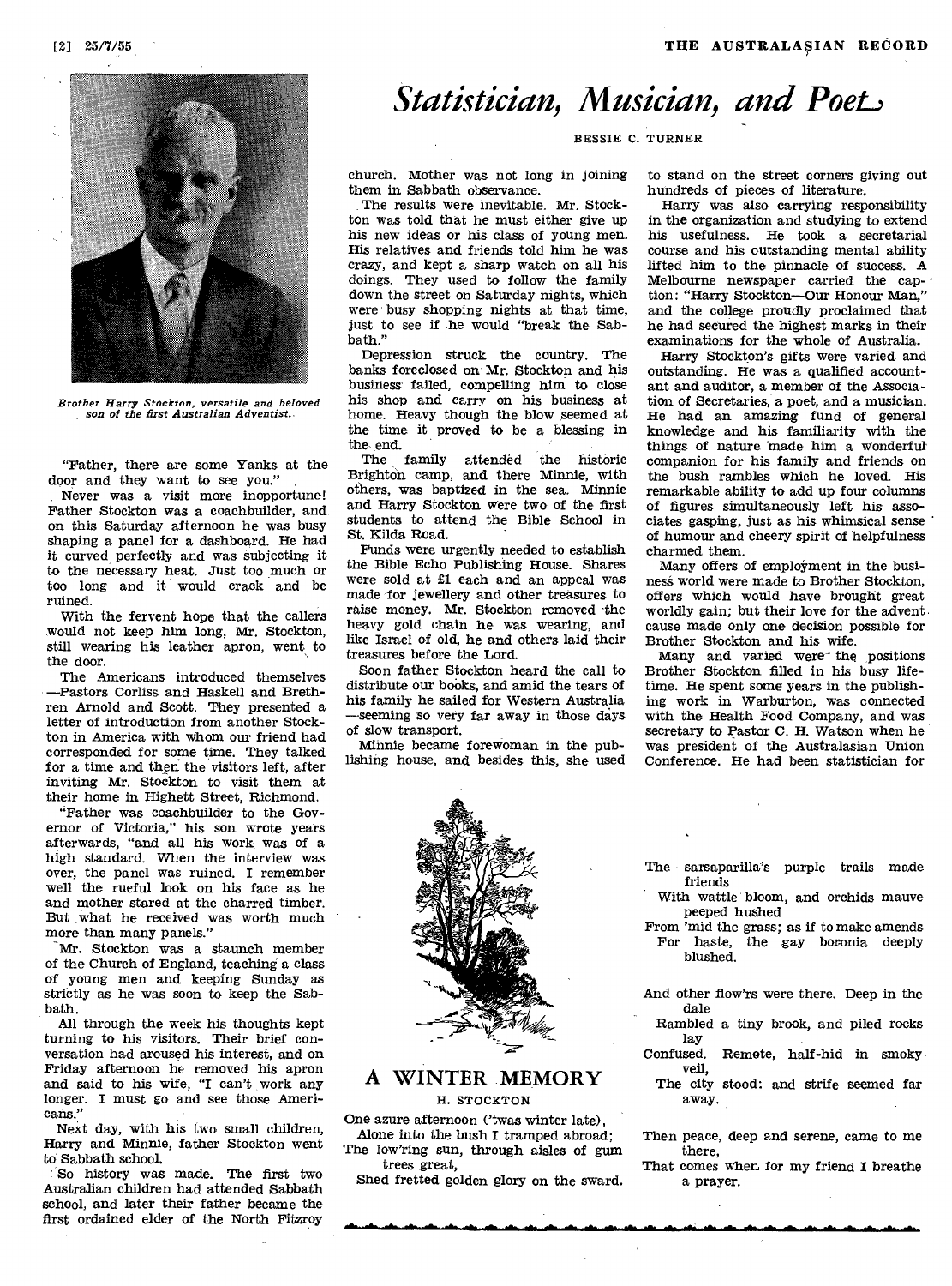

*Father Stockton, who was the first to embrace the Adventist faith in Australia.* 

the union for some time prior to his tragic death.

Such a summary does not begin to tell of the hours beyond all reason which Brother Stockton gave to assist others. It was nothing for him to arrive in Sydney in the early hours of the morning. There he would board the pilot's launch and go down the harbour to greet a returning missionary or minister. Many tell of the lift to the spirit at the sight of his friendly face. Gone was the dread of long delay going through Customs. A word of recommendation from Harry Stockton, a few chalk-marks on the unopened cases, and it was all over.

Some charming poems and delightful melodies which deserve to be more widely known remain as a witness to his love for God and the great out-of-doors. "He was a composer of sacred music according to the best standards," is the opinion of one qualified to judge. In some instances the music was beautifully adapted to the words in each verse. Male quartette arrangements were often provided by Brother Stockton on request and three invocations for which he composed the music are regularly used in the Wahroonga church. At the close of his life he was composing a cantata on the second coming of Christ.

Mrs. Stockton, who was most appreciative of her husband's rare gifts, still lives in Wahroonga. She continues her interest in several choirs in which she and her husband sang together for many years.

Although none of the Stockton children are at present in denominational service, they are playing their part in church activities. Three who are well known are Esmond, at Wahroonga, Noel of Parramatta, and Merle (Mrs. Jack Ross) in Victoria. A niece, Sister Dickins, has spent a number of years with her husband, Pastor *H.* A. Dickins, in both Central Pacific and Bismarck-Solomons unions.

And Minnie? When I visited her some

time before her death in May she was a frail little lady living in Warburton. Her heart was still full of love for the truth and her face lighted up as she looked back across the years to the days when the Americans came to the Stockton home with news of the blessed hope.



#### *Lift, Brother, Lift*  C. C. WEIS A.I.U.C. Home Missionary Secretary

We have reached a crisis hour in earth's history. God has a message for this crisis hour just as surely as He had a message for the antediluvian world in the days of Noah. No other prophet was chosen by God to be used as His instrument in communicating the message of salvation to those about him.

Even so today every Adventist has a very definite responsibility in acquainting his neighbours and friends with the message of a soon-coming Saviour. How we all love to sing that beautiful hymn, "Lift up the trumpet, and loud let it ring— Jesus is coming again!" The trumpet at times may seem heavy, but when all hands lift, the burden becomes lighter.

The hour has come when the ministers and laity must join hands in lifting the trumpet of warning so that all may hear the clarion call that "Jesus is coming again." If all who are still in darkness could hear this trumpet, what a great day of rejoicing that would be! How can we send this great trumpet-call of warning across Australasia from coast to coast? The answer is by sending the "Signs of the Times" to every non-Adventist home in our communities.

One hundred pounds will send God's warning message to 235 homes in our neighbourhood each week for fifty weeks in the year. Each issue of the "Signs" contains an average of three sermons. If you could send three ministers to visit 235 homes in your neighbourhood once each week for a whole year, wouldn't you be willing to give one hundred pounds? Let the "Signs" do this for you. Fifty pounds will serve 117 homes, and, so on.

An extensive "Signs" campaign will be launched during the month of August. Our pastors and church elders are putting all their energy into this campaign, and we feel confident that our church members will respond'in a large way, by opening their hearts and their purses, to send "Signs" to thousands of homes.

Our division goal for this campaign is 47,500 subscriptions to 47,500 non-Adventist homes.

Realizing the importance of this part of our soul-winning programme the brethren assembled in, conference during the Quadrennial Session, held in Cooranbong, passed the following action:—

"WHEREAS, We are living in the most solemn hour of history when the final signs of Christ's second coming are in process of fulfilment, and when multitudes are filled with foreboding concerning the future, and

"WHEREAS, Present world conditions confront us with a mighty challenge to advance in every phase of evangelistic endeavour, and

"WHEREAS, A recent Inter-Union Committee action designated the 'Signs of the Times' as our missionary publication for which an annual campaign should be conducted among our churches,

"VOTED: 1. That we urge upon our people the desirability of greatly expanding the ministry of the 'Signs of the Times.'

"2. That we seek by God's help to increase the 'Signs' circulation by not less than ten per cent during 1955.

"3. That we encourage our people to use the 'Signs' as a means of following up the interests created through our various missionary activities."

The trumpet is heavy. We urge all hands to lift so that the trumpet call will ring loud and clear—"Jesus is coming again,"

## *"Signs" Wins Jamaican Prisoner and Others*  H. K. CHRISTMAN

"Thou art found guilty of death, and thou shalt be hanged by thy neck until thou art dead, and may the Lord have mercy on thy soul." On the occasion of my recent visit to Jamaica, in a personal conversation, with the young man on whom the death decree had been pronounced some years ago, I heard one of the most thrilling "Signs" stories of recent years.

The story had its beginning a little more than ten years ago when Aston Samuels became involved in a defensive altercation with a drunkard who had attacked him. The drunkard died as a result of the struggle, and Aston was dragged into a Jamaican court and pronounced guilty of murder in the first degree. Some of his friends interceded in his behalf, however, and as a result he was granted a retrial. Abundant evidence was produced to prove that he was not guilty of premeditated murder in the first degree and his sentence was finally commuted to fifteen years in the Jamaican penitentiary.

Pastor E. H. Schneider, Home Missionary secretary of the British West Indies Union, in a recent letter to my desk presents the thrilling story of subsequent developments through the intervening years in the following message:—

Brother Samuels was committed to the state prison, which is the General Penitentiary in Kingston. He was there eleven months and then was transferred to the Richmond Farm prison at Richmond in the Parish of St. Mary.

While there on the prison farm a Seventh-day Adventist passing by threw a "Signs of the Times" over the fence, and it landed near Samuels' feet. He picked it up and read with great interest of the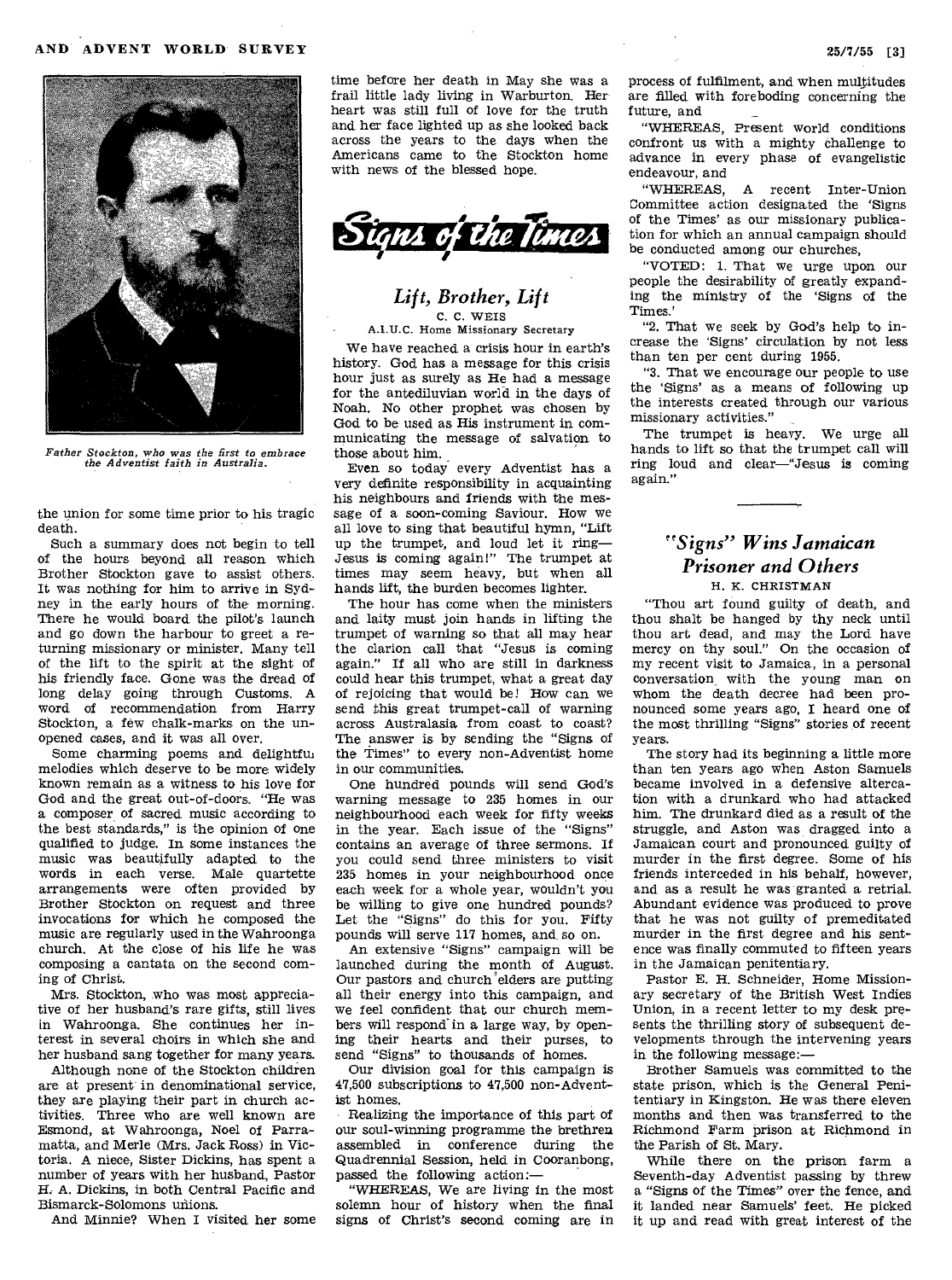return of the Lord. He noted in that "Signs" that a free correspondence course was offered to the readers of the "Signs." He immediately wrote to California asking that he be enrolled. His name was returned to the British West Indies Bible School, who sent out the course to Samuels, and he pursued it from beginning to end in the most diligent manner.

During the course of his study he was contacted by a number of our ministers and Bible school workers, and a real friendship developed. He was anxious to enrol the other inmates of the General Penitentiary to which he had been returned after a brief stay on the prison farm. He enrolled 180 of these, including a number of the warders, one of whom accepted the third angel's message and is now a member of our North Street, Kingston, church.

After serving ten years as a model prisoner his case was reviewed and he was released from prison in April, 1954. He immediately contacted the church and told them that he had been keeping the Sabbath for about seven years. He has applied for baptism and will soon be a baptized brother, journeying toward the kingdom of heaven.

Immediately upon his release he contacted more than 300 members of the family of the deceased asking their pardon in the offence that had been committed ten years before. He enrolled many of them in the British West Indies Bible School, and is now doing all he can to hasten the day when the Lord will come.

Thus the "Signs" continues its glorious ministry of bringing light and conviction and salvation to human hearts everywhere. Shall we not during 1955 make a larger dedication in behalf of those we love and who are on our prayer lists, and provide for them during the coming year the weekly ministry of our great "silent evangelist"?

—"Atlantic Union Gleaner."

## *The. "Signs" Does Save Souls*

One of the most potent mediums for the spreading of the gospel message for these last days is the truth-filled paper known as the "Signs of the Times." Its regular visitation- and its varied presentation of the truth hold an appeal that is hard to surpass. It is brief. It is topical. It is persistent. It prepares the way for the evangelist, and also confirms the message of the evangelist while he is speaking and after he has left the district. It endorses the message contained in our books, and it creates a demand for our books. It helps to solve the problem of the lay worker who feels unequal to the task of giving a Bible study. It adds weight to the work of those of our laity who are able to give Bible studies. This weekly paper has proved its worth.

Through the years the name "Signs of the Times" has come to mean a timely up-to-date periodical that is issued by the Adventist Church in many lands, and the "Signs" does save souls. While attending



a camp-meeting early this year I fell into conversation with one of our brethren who told me the following story:—

A number of years ago one of our members in South Africa posted regularly several copies of the weekly truth-filled periodical published in that land. These were sent to an old people's home in Bendigo. The mother of our brother was working in this old people's home, and regularly brought a copy of the paper home with her.

As our brother read this truth-filled magazine he began to realize that God re-

#### [4] 25/7/55 **THE AUSTRALASIAN RECORD**

quired that His children keep the Sabbath holy. He began to put this into practice by keeping Sunday much more strictly than he had been accustomed to do. As he continued to read the paper, however, he came to the conclusion that Saturday was the day that God had sanctified, and not Sunday. He stepped out and began to keep the Sabbath. He also found, his way into many other truths believed by us as a people. It was not until several years later than he came into actual contact with Seventh-day Adventists, but the magazine had done its work. Unknown to the person in South Africa who sent it, God had used the regular visits of the paper to save our brother's soul. He is rejoicing in the truth, and since his connection with the church has been a great blessing to many other people.

Sueh stories could be duplicated many times. The results of the "Signs" which you are circulating may never be known to you, but your faithfulness in sowing the good seed will be recorded in the books above. Why not make the most of the privilege afforded us in this coming campaign by. greatly increasing the circulation of this magazine so ready to our hand.



## *First-fruits of the Burnside Mission*  MELVIN A. SKINNER

Artist for the Burnside Mission

"And it came to pass in those days, that Jesus came from Nazareth of Galilee and was baptized of John in Jordan." Mark 1: 9.

Following the example of their blessed Lord, twenty-one dear souls who have been attending the Burnside Mission in Sydney stepped down into the water and were baptized into the name of the Father, and of the Son, and of the Holy Ghost.

This happy and blessed ordinance was conducted in the Stanmore church on Sabbath afternoon, May 21, by Evangelist George Burnside after Pastor Ralph Tudor had counselled the candidates on the importance and privilege of the step they were taking. These dear folk, along with others already baptized by Greater Sydney evangelists as a result of this mission, are the first-fruits of the city effort in Sydney.

At present the three angel's messages are being boldly proclaimed in Petersham, one of Sydney's closer suburbs, and every Sunday night, despite cold and rain, an attentive, deeply interested audience hears the truth of God for these last days. Another earnest group are already preparing

for baptism, and following customary procedure, baptisms will be conducted every few weeks during the mission period.

What an honour it is to unite with the true church, to share in the blessings and responsibilities of the household of God, to become brothers and sisters in Christ!

Remember this mission in your petitions to the throne'of grace.

## *Making Learning a Delight for the Juniors.*

Forty leaders of youth are enthusiastic about the convention held June 10-12 at the Eraring camp on Lake Macquarie for the elders and MV officers of the Avondale, Dora Creek, and College churches, also Hamilton, Wallsend, Toronto, Maitland, and Cessnock.

Pastor A. White, the Trans-Tasman Union Conference MV leader, stressed the importance of building up a programme library in each society, and introduced several new and helpful books. He also pointed out the value of regular MV executive committee meetings.

The discussion on recreation was led by Pastor L. A. Dyason, the North N.S.W. Conference MV secretary, who enumerated sound principles and gave the leaders a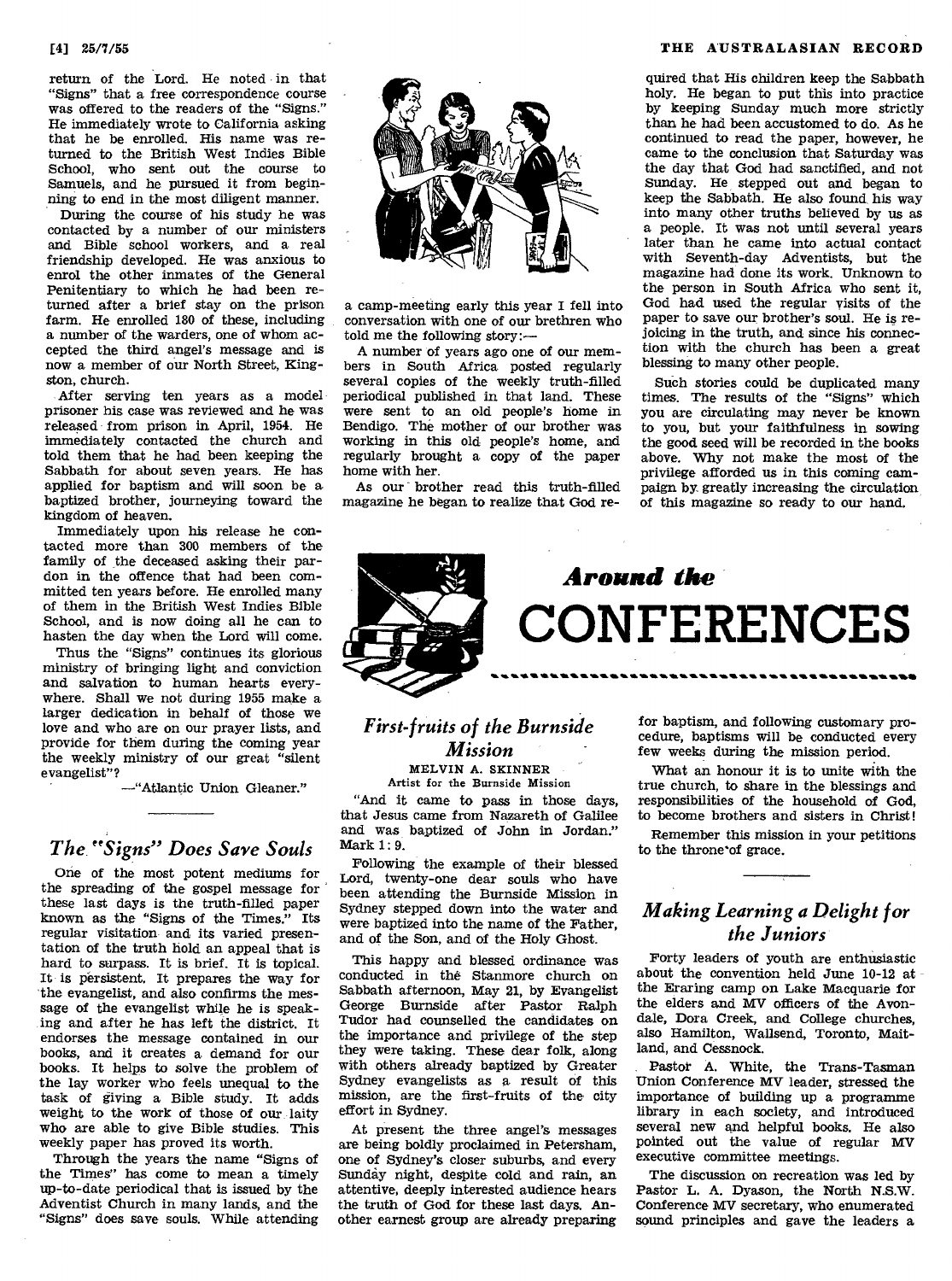number of new games for both indoor and outdoor gatherings.

Miss V. M. Flanigan, the assistant MV secretary, showed a number of original teaching aids for making MV "honour" subjects both clear and interesting to the juniors. For instance, a magical robot had been adapted for teaching facts of denominational history and other subjects. A moving wheel of double layers of coloured cellophane beautifully illustrated colour mixing for painting. It was shown that collections of rocks and minerals, also shells form a good permanent exhibition when mounted in plaster of paris. A fine array of timber, bark, leaves, and nuts all from one tree were grouped together on each different chart for tree study. Pet birds and mounted samples of the food suitable for each, working charts for stars, models of fungi, etc., make learning a delight to the youngsters.

It is hoped that more of these get-together conventions can be held.

## *Diamond Jubilee Trumpets— Norfolk Island*  OLIVE COATES

Ship ahoy!

The year is 1891, and a trim whitesailed schooner drops anchor at Kingston, Norfolk Island. Whence does she come, and who are on board? Curious eyes search for the answer and they do not have to wait long.

It is the missionary ship "Pitcairn" which has been sent by the Sabbath schools of America. Those on board have faithfully carried the advent message to Pitcairn and other islands of the Pacific; and now Pastor E. H. Gates and Brother A. J. Read. and their wives step ashore on beautiful pine-clad Norfolk Island.

They visit the homes, pray with these lovable people, and leave literature. A cottage meeting is arranged, and so the third angel's message begins to sound on Norfolk. The islanders are much steeped in tradition, but a few hear the message gladly, and courageously face the bitter persecution which follows. Among these are Alfred Nobbs, the school teacher, and his wife, and Joseph Quintal.

After a few weeks the "Pitcairn" sails and Alfred Nobbs becomes the leader of the little flock. Faithfully the truth is delivered to those who will hear, and slowly the company grows till four years later, under the ministry of Pastor Cole, there is a membership of twenty-four and the Norfolk Island church is organized.

And now in 1955 sixty years have slipped by and we celebrate the diamond jubilee of that memorable occasion. With us is one lone charter member, Sister Elizabeth McCoy, daughter of Alfred Nobbs, who was later ordained to the gospel ministry and' laboured so patiently on Norfolk Island.

"How long since you accepted the advent faith, Aunt Liz?" (as Sister McCoy is affectionately known to all) asked my husband in an interview during Sabbath school.

"I was only a young girl of sixteen when the 'Pitcairn' sailed into Norfolk, and I have loved the truth dearly since I first heard it back in those days."

"When were you baptized?" was the next query.

"Over sixty years ago."

"Were there others baptized that day?"

"No. I was baptized in the evening. My husband objected strongly, and went to get his uncle to help stop the baptism, but he was too late. We had gone down to the sea and when he found us it was all over." Sister McCoy added her testimony: "This message will triumph and I pray God that I will triumph with it."

A quiet reverence pervaded the sanctuary as the ladies' trio rendered "Precious Hiding Place" to commence the divine service.

Some congratulatory cables were read and also a letter from our veteran Brother A. H. Ferris recalling the building of the present church and the many ways in which the community as a whole assisted. The first stone was laid the day war was declared in 1914, and the last shingle nailed on the roof as the bells rang out the good news of peace in 1918.

The Norfolk church felt highly privileged in having Pastor W. E. Battye, the president of the Trans-Tasman Union Conference, to deliver the jubilee address. He said: "The Seventh-day Adventist Church is built on, a sure foundation. This church is not just another denomination; but a movement based on prophecy."

The service concluded with the singing of the inspiring and majestic Pitcairn anthem, "Come Ye Blessed of My Father."

Highlights of the General Conference Quadrennial Session were related in the afternoon by Pastor Battye, and the

## *Norfolk Island Pine Trees*

MRS. N. HORAN *O Norfolk Island pine trees, So stately and grand, How picturesque and beautifully You adorn the land. On promenade and coastline Or hill tops of green; Your avenues magnificently Embellish the scene.* 

*Friendly and fascinating, Charming and warm, Norfolk Island pine trees I see you at dawn Through my window by the sea, While your merry sweet song Interprets soft music the Whole day long.* 

*Norfolk Island pine trees, Lithe and tall, With celestial blue skies Expanded over all, You are goodwill gifts From the great God above, Kindly given to earth as His gesture of love.* 

*—"Manly-Warringah News."* 

hearts of God's people on this small island were greatly encouraged to hear of the progress of the everlasting gospel.

On the following Wednesday, the 24th of May, the church members and a number of friends joined together in a fellowship tea, thus bringing to a conclusion our jubilee celebrations. May our heavenly Father keep us all steadfast so that we may be participants in the grand day of jubilee so soon to dawn.

## *In the Heart of the Australian Bush*

#### PATRICIA HANSFORD

It was an unforgettable experience for the young people who spent a week-end in late summer with two isolated families living in the heart of a great State forest of superb beauty in northern New South Wales.

To the call of a silver bell thirty-two young people assembled reverently around a big friendly fire for the vesper service on Friday evening. This happy gathering of Friends, Companions, Guides, and Master Guides from the Port Macquarie church had chosen to spend a week-end with the Everett and Patrick families, whose hospitable homes are surrounded by the stately beauty of the mighty Brill Brill Forest in the mountains around the Hastings Valley.

A very enjoyable meal was provided by our hostess, Miss Eva Everett. In our opening meeting the leader, Sister J. **D.**  Anderson, and her assistants, Mr. Robert Trood and Miss Elaine Tutty, directed our minds to the necessity of ridding our hearts of every stain of sin and making room for the indwelling presence of the Saviour. All responded to the call for consecration and entered heartily into the singing of the theme choruses.

After this good meeting we retired with thoughts of happy times ahead on the planned bush walks, studying the handiwork of God in nature, which is wonderfully exhibited in this virgin forest. There would be no shortage in the collection of named varieties of trees, flowers, and poisonous plants, and the observation of bird life.

At 6 a.m. all were astir. Morning watch and silent devotion, then worship and prayer bands, and finally a satisfying breakfast provided by Deers, Kangaroos, Koalas, or Wallabies, as the bands were named.

The little Koalas packed our Sabbath dinner, and we set off on a three-mile walk to the beautiful valley surrounded by towering mountains. Here the rippling accompaniment of the mountain stream was most audible as we knelt in silent prayer to open Sabbath school.

The singing of hymns and the music of cornet and flute resounded sweetly in both Sabbath school and the divine service conducted by Brother Trood.

After lunch we set out on a lovely ramble through the forest, among the ferns and palms and forest giants of a truly Australian bush. At the waterfall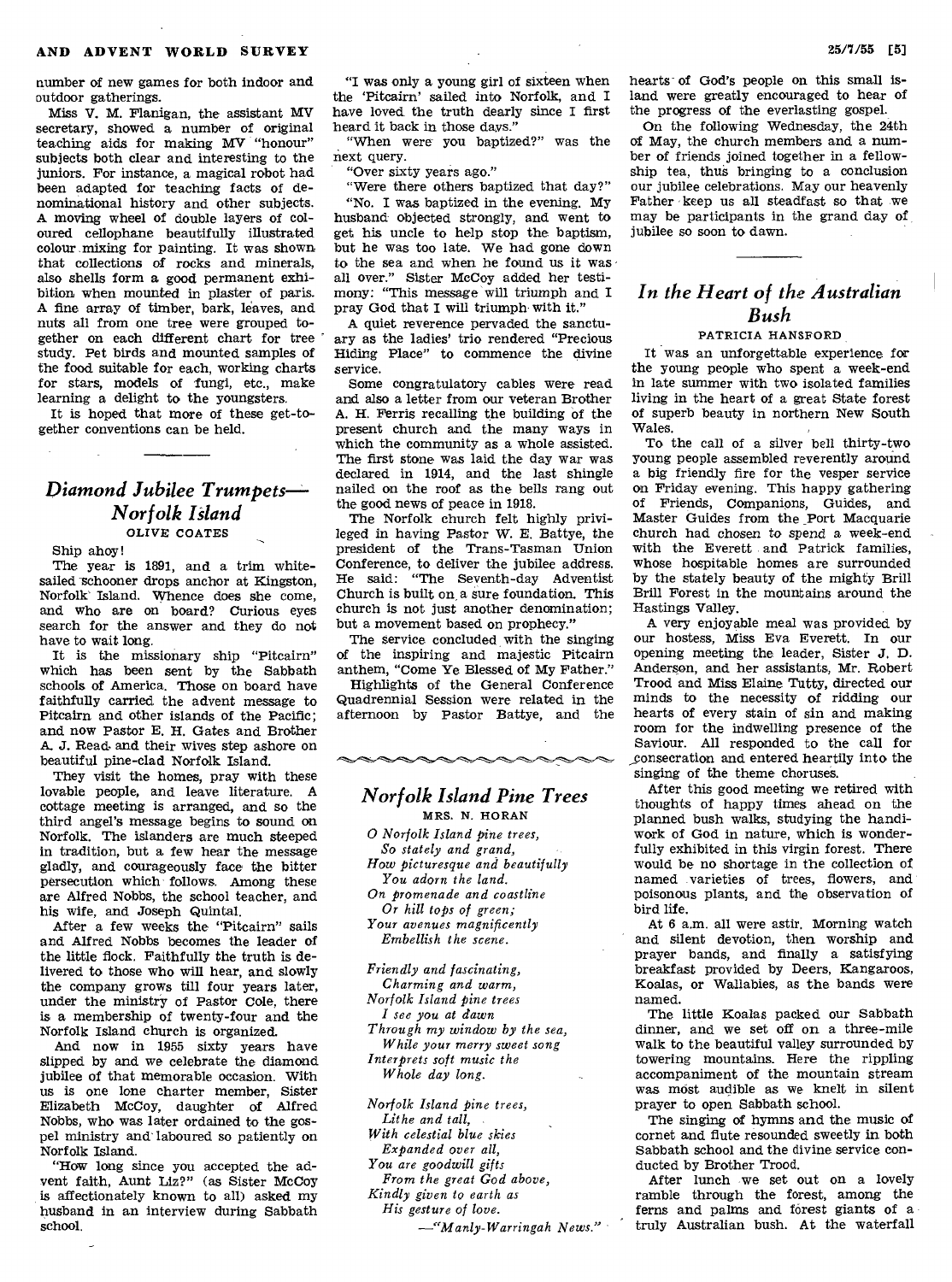we worshipped again our great Creator for the many wonderful things we had seen. Here we set our course to follow the stream homeward.

Many were the "hitch-hikers" that attached themselves to us and caused exclamations from the fearful ones as the leeches introduced themselves by clinging persistently to us. Some of the party misjudged their footholds, but the hikers wondered if they were expected to follow the example of their leader as she gracefully disappeared into the refreshing icy water of this mountain stream. Home was reached by lantern light by those who chose to study stars, while the rest of the party went on and had hot soup and roast corn ready for tea.

Sunday morning all were again astir early, and the Kangaroos prepared two huge boilers of stew to be cooked by the river ten miles upstream. All the members of the resident families joined us, and in seven car and truck loads we made our way to the river.

After a good swim and a grand lunch of hot Kangaroo stew (purely vegetarian), with abundance of other good things, we assembled for semaphore drill, spelling out messages with flags, then a young people's forum, where the questions were enjoyed and the answers agreed upon unanimously.

On the way home some of the party reached the Look-out, climbed forty-five feet to the glassed enclosure and admired the magnificent view over eleven different mountain ranges out beyond Kempsey, even to the seashore about fifty miles away.

Around the camp-fire we gathered and thoroughly enjoyed listening to stories of God's guidance in the mission field, and of His answer to the prayer of Brother and Sister Trood and John Bunker that day. Songs, recitations, and stories, with musical items, made the evening pass all too quickly.

Monday morning found us all on the way to our respective homes.

## *Diamond Wedding*

In the evening of June 11, a diamond wedding celebration was held at the home of the honoured guests—Brother and Sister J. A. Powrie, of Balgowlah, Sydney.

They were married in Gisborne, New Zealand, on June 12, 1895, and the fainily roll call is now three sons, three daughters, eighteen grandchildren, and sixteen great-grandchildren. A number of these were present on this happy occasion. Members of the family best known are Pastor R. H. Powrie of Western Australia, and Sister Perry, who served with her husband, Pastor J. C. H. Perry, in the New Hebrides for a number of years and is now stationed in Perth.

Brother and Sister Powrie were recipients of many congratulatory telegrams and cards, also bouquets, baskets of flowers, and gifts. They were specially honoured in receiving telegrams of congratulation from Her Majesty Queen Elizabeth, His Excellency the Governor

General, Sir William Slim, and the State Governor and his wife, Lord and Lady Northcote.

Sister Powrie accepted the advent faith with her parents in 1890, at the age of sixteen years, under the instruction of the late Pastor Robert Hare, who was conducting a mission in Gisborne at that time. She has clear recollections of association with Sister E. G. White while staying in the same home. She heard Sister White address open air and church meetings. Pastor and Mrs. A. G. Daniells were also well known to Sister Powrie. Brother Powrie was baptized in 1899.

Looking back over the long road they have travelled together, Brother and Sister Powrie praise the Lord for His goodness and His personal care of them and their family.

The Adventist believers in Australasia congratulate Brother and Sister Powrie on their long and happy' association together, and their fellowship with the advent band. On behalf of our readers we extend best wishes for such remaining years as God shall grant to them.

## *Aloha*

L. HAWORTH Press Bureau Secretary, Wagga Wagga Church

Sabbath, June 11, was a day long to be remembered by all who attended the Wagga church. The morning sun streamed down as worshippers arrived for Sabbath school, and late comers had to search for seats as we had visitors from many centres, including Bega, Goulburn, Albury, and Temora. It was the last Sabbath that Pastor and Mrs. L. C. Coombe would be spending with us before their departure for Western Australia.

Brother R. Wilkinson reviewed our previous Sabbath school lesson and Brother F. Schowe took us step by step through the lesson. One could not help contemplating what a joy and blessing it would be if every church member was also a Sabbath school member.

When the hands of the clock had moved round to 11 a.m. and it was time for the commencement of divine service, not a vacant seat could be found in the church. Extra seats and forms proved most inadequate, and many people sat in cars or stood at the open windows to hear Pastor Coombe, the conference MV secretary, give his address. Very appropriately he chose as the text of his sermon 1 Sam. 7: 12: "Hitherto hath the Lord helped us."

It was fitting that on this day an investiture of JMV's should be held, and a number of children received their Friend badges and two were invested as Companions.

At 3 p.m. the church was once again filled to overflowing for the baptismal service, when four young people from Tumut received this solemn and sacred ordinance. Pastor Coombe again officiated at this beautiful ceremony.

In the evening a social was held to farewell Pastor and Mrs. Coombe and their

two boys. A happy family atmosphere prevailed and the high esteem in which these dear people are held was evident once again by the huge crowd which attended in spite of the coldness of the night, and also by the warmth and sincerity of the remarks made by the various speakers. Among these were Pastor W. M. R. Scragg, president of the conference, Pastor F. J. Butler, conference secretarytreasurer, and Pastor E. H. Clark, minister of our church here in Wagga.

On behalf of those present, Brother J. Keyes presented a wallet of notes to the guests and suitable gifts to Raymond and Graham.

This dear brother and sister carry with them the prayers and heartfelt good wishes of countless friends as they leave Wagga to further the cause of God in Western Australia.

### *We Learned to Pray*  EVAN McLAY

Remembering that men of power are men of prayer, we, the students of the New Zealand Missionary College, learned to pray during the Week of Prayer.

We were very privileged to have as our leader and counsellor, Pastor K. Satchell, MV secretary for the North New Zealand Conference. Throughout the many inspiring meetings that he conducted could be sensed his genuine desire for a revival of prayer.

The opening meeting on Friday night was a plea for the students to be God's men and women. Quoting Adam, Enoch, Esther, Jesus, and others as examples of persons who pleased God, Pastor Satchell urged us to open our hearts and thus receive a true blessing.

Sabbath divine service saw the principal, Pastor A. F. J. Kranz, in the pulpit warning us of the deadly danger of drifting away from salvation. The currents which caused Peter to drift were: sleeping when he should have been praying; following afar off; hiding his identity with worldlings; and denying Christ. Similarly, there are currents which may and do cause us to drift away. They are: formal religion, worldliness, too much activity, so that Jesus is shut out, and ease with regard to spiritual things.

Sunday night was the best of the whole week. Quoting the days of Pentecost, Pastor Satchell showed how all must be of one accord before God can be expected to bless the college. All present were deeply moved, and after the meeting a reverent spirit pervaded the halls as students could be seen asking forgiveness of each other, writing letters to persons wronged, or offering silent prayer and meditation to their Saviour.

From then on the college body showed a new spirit; actions showed lives being transformed.

Each morning during chapel period Pastor Satchell directed our thoughts on prayer. "Prayer," he stated, "is a science to be mastered." We must experiment with prayer and to do this we must learn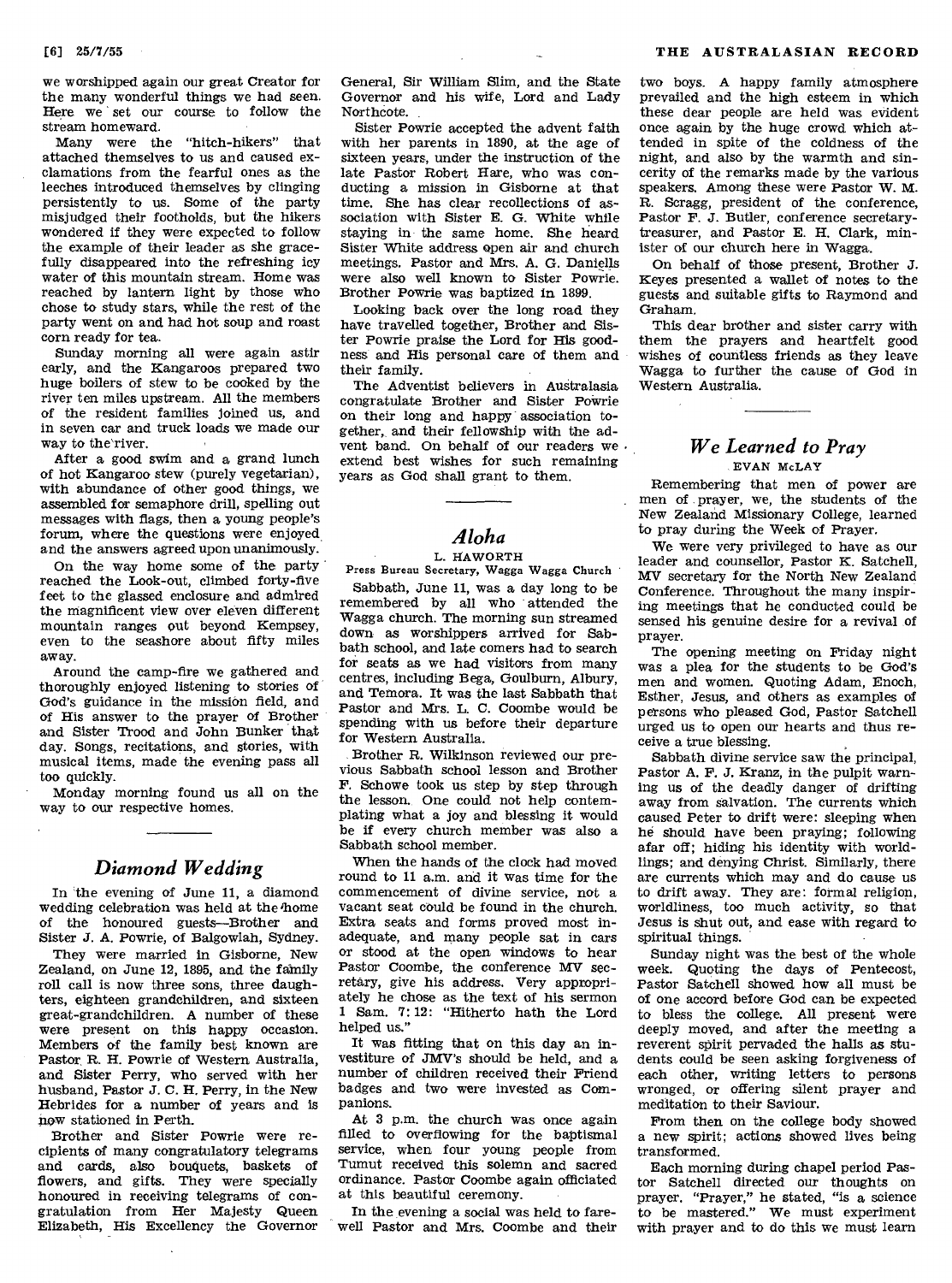to pray. We could do no better than to follow the example of Abraham, Eliezer, Jacob, Hezekiah, Moses, and Jesus. These all prayed and received answers. Some private prayers God cannot answer, especially those which come from a heart in which there is still unconfessed sin or selfish motives. But God must answer the petition of one who asks for power to overcome sin, for holiness, or for the infilling of the Holy Spirit. We all failed, the speaker said, in not pausing at the end of public prayer; and so since that time all public prayer at Longburn has been marked at the close with a reverent pause, to give time for God to answer us. This prayer life will also bring forth fruit in the way we dress, speak, care for our body, and choose our associates.

Each evening meetings were conducted by various members of the faculty. Such subjects as the Pearl of Great Price, Nathanael, The Experience of Peter in Escaping from Prison, and The More Excellent Way, were presented.

The last Friday night the chapel was filled to capacity as Pastor R. A. Anderson from the General Conference encouraged us in the Christian life. He told us that the Christian life is full of joy although the world around us is beset with fear and frustration. The Christian life is also a life of victory and we should sing only hymns of victory. He then went on to inspire us to service for our Master, quoting the example of a Mr, James in Texas who bought the new doctrine-teaching films, hired a hall in which to screen them, and won many people to Christ.

Although we were all reluctant to see the Week of Prayer close we were thrilled as at the Sabbath service on the last day Pastor Satchell drew our attention to that wonderful city above that is beyond all human imagination. As on this earth we feel the joy of service for our Master and King, even so in heaven we will have our reward—the crown of life. After the singing of "Yes, We'll Gather at the River," many remained standing to give their personal testimony to God.

## *Claiming the Power of the Holy Spirit*

#### R. A. SALTON

On Sunday and Monday, June 12 and 13, revival meetings were held in the Stanmore church, Sydney, to seek for the spiritual refreshing to which God has been calling His people for more than sixty years.

A number of church members from various surrounding churches came along and some spent the whole of each day with us. Suitable messages from God's Holy Word were delivered by Pastor Weis, the elder, Brother E. Hosken, and myself.

Wonderful testimonies were borne to the power of God in healing the sick. One brother spoke of the recovery of a man who had lost ten ribs. Another testified that a sufferer with cancer had been healed. Other experiences were related which demonstrated clearly the operation

of the Holy Spirit in those who go out to do missionary work. One brother told us he had been delivered from the "tongues movement." He used to speak in tongues, but has since learned that he was controlled by an evil spirit and not by the Holy Spirit. He is rejoicing in the third angel's message.

Some who had been keeping the Sabbath for only a few weeks and had been rejoicing in the advent truth as far as they knew it, entered into an experience of power through the Holy Spirit.

On the last afternoon, an elderly gentleman, seeing the church door open, came right in and recognized by the happy faces of the worshippers that they were Christians. He himself is a Christian and a singer. He sang a solo that thrilled the listeners. A Bible instructor present invited *him* to attend Pastor Burnside's mission at Petersham.

One good sister, a new Sabbath-keeper who, with others, had prayed for one of her sons, had the joy after she went home of having this son embrace her and say that he intended to observe God's holy day. Her husband, who had been in the faith only a few weeks, is entering into a new life. He is already working for the Lord and testified of a change having come into the home through the entrance of the truth into their lives.

Prayer meetings were conducted, souls were revitalized, old and new members went away from the meetings knowing that the power of God had been manifested to them' in a new wine of life experience. Some wanted to know when there would be another revival series.

In these revival meetings there was a

### *Sonnet*  H. STOCKTON

To Thee, great Lord of hosts, for help we cry

- In hour of earth's deep need for latter rain. Search deep our hearts; cleanse us from every stain;
- Then, Spirit-filled, in faith we shall draw nigh.
- Souls die in darkness; help, Lord! lest we deny
	- To weary hearts the Word that heals sin's pain;
- Fresh courage send, that ere Thou com'st to reign
- Earth's farthest isle shall learn of Thee on high.
- The years rush by; vast fields unentered call
	- That men go forth in haste to spread full wide
	- The tidings glad. Fill now our hearts with love
- For Thee, and we shall give ourselves, our all;
	- Then soon, with work complete, at Jesus' side.
		- We all shall gather in our home above.

holy joy and happiness, an uplifting power, and the deep movings of the Spirit of God. Hearts and *souls* were revived. Refreshing is already on the way. May we eagerly share in this outpouring by having our hearts prepared.

## *Ordinance or. Communion Bread*

On request we publish this recipe, kindly supplied by Sister W. Schowe, senior deaconess at the Australasian Missionary College church:—

Speaking of the Passover feast, Ex. 12: 15 mentions that unleavened bread is used. In Ex. 29: 40, this bread is referred to as made with one-tenth deal of flour mingled with a quarter part of a hin of beaten oil.

In Lev. 2: 4, 5, the unleavened cakes are of fine flour mingled with oil. The fine flour was the only flour used in those days —wheatmeal. White flour came in at a much later date. The oil used in those days was the oil of the olive, so common at that time.

In Ex. 29:40, beaten oil is referred to. To three tablespoonfuls of oil, add 1 level teaspoon of salt. Olive oil *is* not liked by many, so a vegetable oil could be used —maize, peanut, Chefol, or soy-bean oil. If none of these is available a vegetable shortening could be used.

Add five tablespoonfuls of cold water, beating the oil in slowly with a fork or beater; add one cup of sifted wholemeal. Mix to a medium dough, knead for a few minutes.

Roll out to a thin sheet, mark into squares of a half to a three-quarter inch, and cut into blocks about four inches square—so they may be more easily lifted with a spatula and placed on a baking slide. Prick with a fork. Bake in a medium oven to a light shade of brown. They will brown eacily. The marking with a knife helps to break the bread easily.

## *Buy the Truth and Sell It Not*

When the late Pastor G. F. Jones was a missionary in Singapore many years ago, he reported this incident:—

"A few days ago in this city, at a leading auction room, there was some lively bidding over a book. It started at 50 cents. As it was examined by several people it was noticed that some, as soon as they saw the title, dropped it as though they feared a serpent would bite them. They were members of a prominent church here.

"Several others, who are wealthy merchants here, carefully examined the book. It was faded and old and seemed of very little value; but the bidding continued, and rising hotly at the rate of 50 cents a bid, was knocked down finally on the sixteenth bid, to one of Singapore's wealthiest young merchants. The book was 'Daniel and the Revelation,' cloth cover."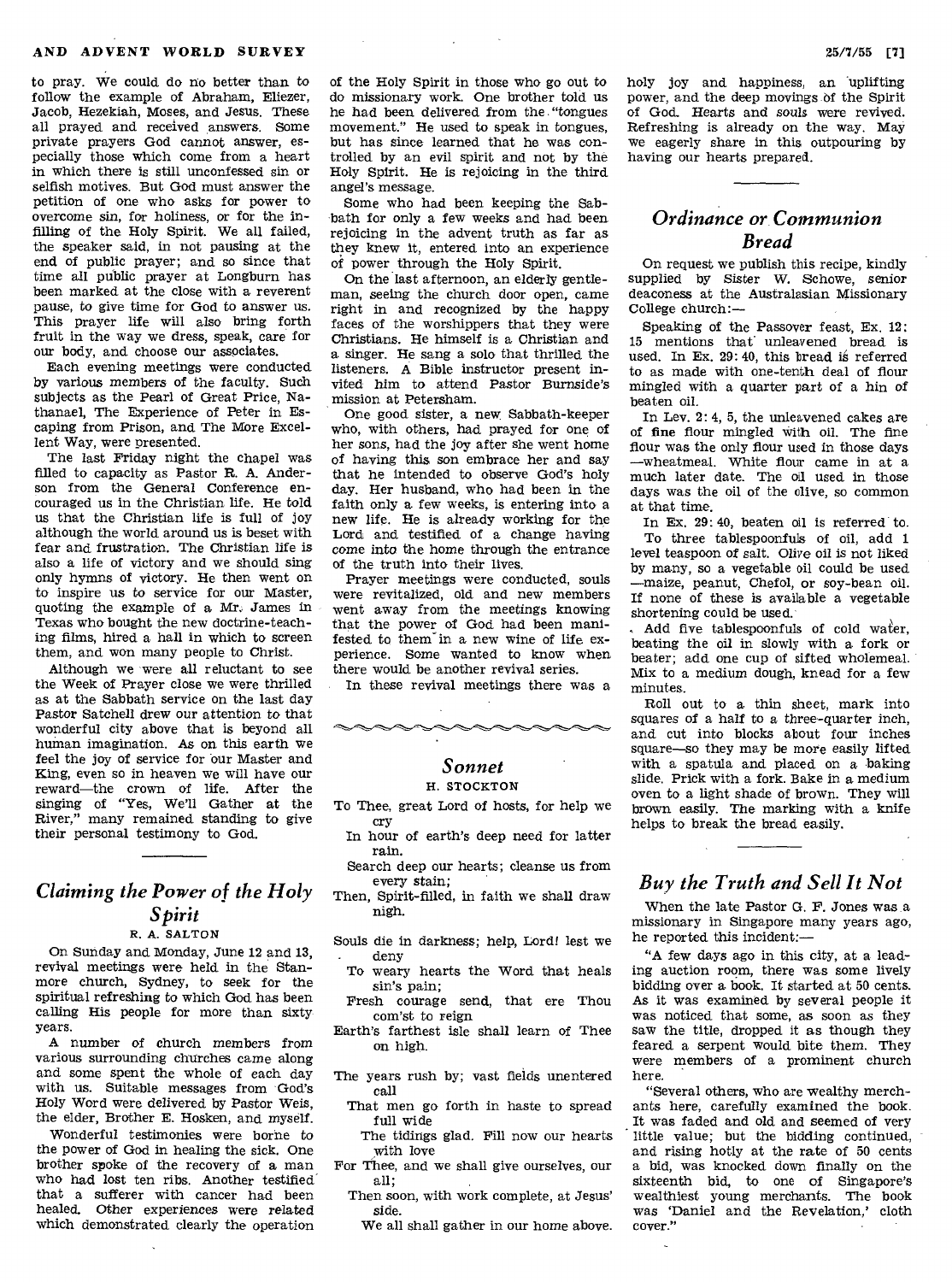# **The WORLD VISION**

## *Preaching Our Message of Hope in Taipei, Formosa*  MILTON LEE

For the last four months an evangelistic effort has been conducted in the city of Taipei, Formosa. God has greatly blessed these meetings. Thousands of Chinese have listened to the gospel messages of hope that have been preached to them in their own tongue. Many government officials have attended. A large interest has been created, which now is being followed up by personal work and Bible classes. A goodly number are preparing for the first baptism, to be held in May.

Last autumn when plans were being laid to hold a mission in Taipei, the big problem was to secure a suitable meeting-place. Naturally, our thoughts went first to the City Hall, a beautiful structure with over two thousand cushioned seats. But this was the hall used by the National Assembly, the Legislative Yuan, and all important government departments. In this hall the president, the premier, and other leaders frequently address the people. Could we secure the City Hall for an Adventist-sponsored series of Bible lectures? We had been denied the privilege two years previous. But we decided to try again.

We went to General J. L. Huang, head of the Combined Services of Supply for the Chinese military forces. He happened to be the newly chosen chairman of the City Hall management. This outstanding military leader was well acquainted with our medical work, and we had petitioned God to make him receptive. Our visit proved fruitful beyond all expectations. Within twenty-four hours a letter came guaranteeing us twenty nights to preach the gospel in a hall dedicated to the memory of the late Dr. Sun Yat-sen, China's national hero.

Since that time another distinguished official, the manager of the hall, fias exclaimed repeatedly, "Never before has any organization, religious or political, been permitted to engage this hall over such an extended period of time."

The opening night, November 28, 1954, found the auditorium crowded with a capacity audience. Many officials and important people of the city were in attendance. In the opening exercises, Mr, C. K. Yen, governor of Formosa, spoke favourably of the work of Seventh-day Adventists, and Mayor K. S. Kao commented upon the benefits of Christianity. Mr. T. F. Chang, head of the Legislative Yuan, and Mr. T. H. Mo, head of the Control Yuan, sat on the front row. The premier sent his regrets that another meeting prevented his coming, but he complied with our request to write our campaign motto in his own Chinese brush characters, which interpreted were, "Revive Faith and Virtue." General Wang Whu-ming of the air force sent a personal letter promising to attend, but some last-minute business kept him away.

Truly, the glory of the Lord went forth from that hall. The newspapers all gave favourable write-ups of the lectures. The assistant editor of Nationalist China's official news organ, "Central Daily News," attended nearly every night, and placed a brief item in each issue. The "Shin Sheng Pao," Formosa's most widely read paper, agreed to insert a copy of our handbill free of charge within the folds of every Sunday edition.

The rules for entering the hall were somewhat strict. The management insisted that each person have a ticket. Guards were stationed at the entrance each night to weed out undesirable characters or persons improperly dressed. However, after a few nights these restrictions were relaxed. But the whole atmosphere lent itself to quietness and order. Never before have I spoken to such an attentive and respectful audience.

The Lord opened the way for us to call on various national leaders. During the campaign it was my happy privilege to explain some of our principles of faith in personal interviews with Madame Chiang Kai-shek, General Hwang Chieh,

chief of ground 'forces, and General Sun Li-jen, presidential aide-de-camp.

A lasting friendship was formed duringthose meetings with General Wu, general manager of the City Hall. At first he apparently resented the fact that General Huang had promised the use of the hall to us. But when we left his final words were, "Please come back any time you wish."

Meetings were held In this hall for twenty nights, the average attendance being well over one thousand a night, with at least seven hundred in. regular attendance. At the close of this series we moved from the City Hall into the chapel of the Girls' Normal School. The attendance in this new place was excellent. We have just concluded another series of twenty lectures there. More than two thousand people have left their names for literature. Nearly one hundred signed decision cards to keep the Sabbath, and fifty-five have requested to join the baptismal class to prepare for the first baptism.

Only God knows- the extent to which the gospel has been preached during this campaign. We ask you to pray that the seed sown may bear fruit unto repentance in the lives of hundreds who have listened.

—"Review and Herald," 19/5/55

#### *Keep on Praying for Masako*  W. L. PASCOE

Treasurer, Far Eastern Division

Readers **of** the "Australasian Record" may be interested to hear further about Masako Ishii, the Japanese young lady whom I met recently on a train travelling from Tokyo to Naraha.

While I was returning through Japan from Korea, Dr. R. S. Moore, principal of the Japan Missionary College, told me that since our first contact with Masako,



*The large Chung Shan Hall in Taipei, Formosa,• where evangelistic meetings were held recently by Milton Lee. Chinese characters over the entrance translated mean "Present Light Bible Congress."*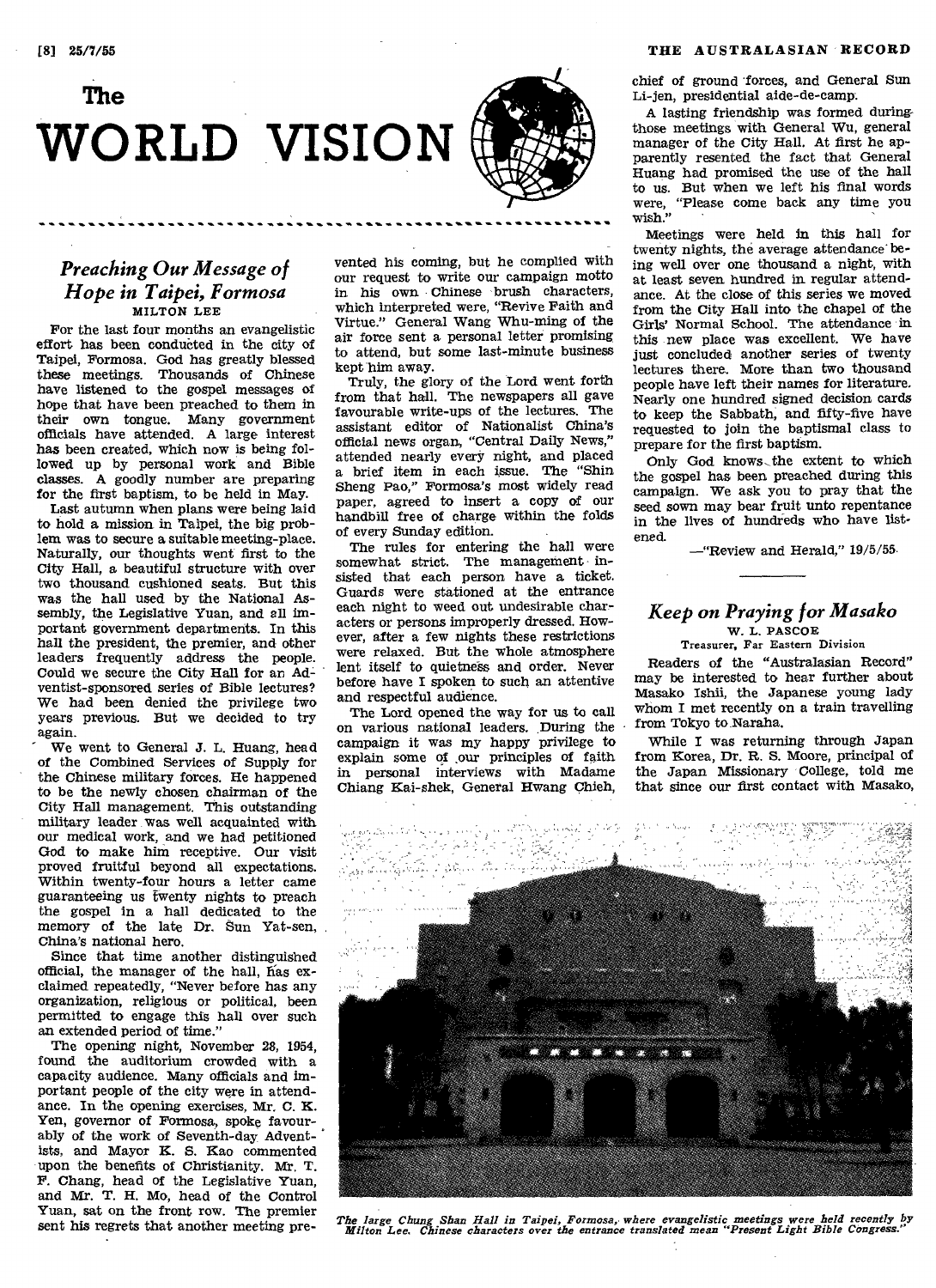when she enrolled in the Voice of Prophecy Bible Correspondence School, she has visited his home every Friday evening to study the Bible.

When Masako first sought his help in studying the Word of God she asked if he would mind if she brought five of her friends with her. Of course Dr. Moore readily agreed. At the close *of* the first study Masako said she was most embarrassed because eight of her friends, instead of five, had come to her home all wishing to visit Dr. Moore's home to study the Bible. Masako had told them she had asked permission to bring only five, therefore three had returned to their own homes disappointed that evening. Dr. Moore told her to bring all eight friends next Friday night, and since then all nine young women have come regularly to his home for Bible study. They have accepted every point of truth so far presented.

Dr. Moore told me that none of these young women have any background of Christianity whatsoever. None of their relatives were Christians, none had seen a Bible before. They did not know the name of God and scarcely had heard the name of *Jesus* Christ.

Recently, one of the girls was so impressed with what she had heard about the way of salvation that during the week she wrote Dr. Moore a letter saying: "Until now it has been as though I have been living in a land of eternal darkness. But suddenly a wonderful light has shone all about me, and a great happiness has come into my heart."

**I** wrote to Masako offering to send her a Bible if she did not have one. Her reply came a few days ago: "I have not a Bible. But **I** learn that Bible is very wonderful book. I want a Bible very much. If you send me a Bible in the Japanese language I am\_ very pleased." Masako will soon have her Bible.

Kindly pray for Masako, and for her eight friends, and for the countless others in Japan and other lands who *are seeking*  for the Light of the world.

## *Far Eastern Division Newsograms*

Korea has just completed its first postwar Ingathering campaign. Latest reports indicate that their full objective of 1,000,- 000 whan has been reached. The tremendous growth in membership, as well as the number of candidates preparing for baptism, indicates a strong work by the laity as well as the ministry. They had 973 baptisms last year, making the total membership in the Korean Union 5,315, which is an all-time high.

In very few places throughout the world has a stronger lay *movement* been conducted than in the Philippines. In the South Philippine Union 365 lay preacher certificates were issued during the first nine months of the year 1954, while 1,624 are reported to have been baptized through laymen's efforts during the same period of time. Some individual lay



*Chinese motto specially composed and written for the Taipei meetings by Premier 0. K. Yui. The words mean "Revive Faith and Virtue."* 

preachers have- won as many as sixty and seventy souls a year.

The record in the North Philippine Union is equally encouraging. We are told there are 102 active lay preachers at present in the union, each of whom holds a series of cottage and public meetings throughout the year. One of their most outstanding lay preachers has a record of thirty-one souls won. Several disasters occurring in that field recently have demonstrated the value of an organized welfare programme and the need of our being constantly ready.

First in importance in the South China Island Union Missions is the good harvest of souls, according to the president, Pastor E. L. Longway, 215 baptisms in Taiwan (Formosa), and 196 in the Hongkong-Macao area give a total of 411, which is a record for this little union. These results came about through sustained evangelistic efforts with all branches and departments of the church contributing to the success of the year's work. Efforts have been held in every church and company in the union during 1954, and all of these have been fruitful. Our membership at the beginning of 1951 stood at 697, while at the end of 1954 it had increased to 1,563, or a gain of 866 over the four-year period—well over 100 per cent gain.

Our two training schools are having their best year since the organization of the union. Enrolments have been good, with around 180 in Hongkong and 160 in Taiwan, including twenty students in the nurses' training course. In Taiwan we have eighteen of the young tribespeople who have had but one or two years of

training. They are bringing many of their own people into the truth. We expect at least thirty of the students in Taiwan will be baptized before the close of this school. At our Hongkong Training School 126 young people are in the baptismal classes.

We have three mission schools and two church schools in the Hongkong-Macao Mission, with around 700 students enrolled.

Work was started on Guam only nine years ago, reports Pastor V. E. Kelstrom, president of the Far Eastern Island Mission. Since' the first baptism of eleven souls nine years ago, our membership has grown to 256. We now have three schools with eight teachers and a total enrolment of 106. The most rapid growth has been seen in the school at Agana, Guam. It has grown into a full twelve grade academy with four teachers and fiftyseven students.

## *God Stays Plague for Tithe-*

## *payers*

A. Z. RODA

President, Southern Mindanao Mission

The people of Southern Mindanao, Philippines, are today passing through a painful travail of famine and want. The Philippine Government recently prompted to send several million pesos for relief. The social welfare is pouring out food and clothing in order to encourage people to remain where they are. But suffering and misery persist, and the exodus to seek relief elsewhere continues. This untold suffering *is* the aftermath of three consecutive years of devastation of rice fields at harvest season which was wrought by millions of rats. The government is doing what it can to help the people fight these rodents by every conceivable means, but the plague continues.

The agony of the people is great; for today the fields are all golden grain, with the promise of a rich harvest tomorrow, when suddenly they are laid waste in one night!

But herein comes a beautiful page of the story—an Adventist story. Many people today are wondering why the Adventist farms are left unmolested. Why is is that there seems to be a demarcation line between the Adventists and the *suffering* public? There seems to be an Unseen Hand that stays these destroyers when they come near the Adventist farms. They ask them what their talisman is.

A certain brother in Pantindeguen, Midsayap, Cotabato, was having an unusually rich harvest, while all about him was complete devastation. The neighbours no longer could hold their peace, and so they asked our brother his secret. Being a good lay preacher, our brother gave them a real Adventist study on the joy of tithe-paying and the fruits that accrue. And his text was one we all know— Mal. 3: 8-10. "Bring ye all the tithes . . . and prove Me now. . .. And I will rebuke the devourer for your sakes."

And because they see with their very eyes the evidence, the people say, "The Adventists are the people of God." As a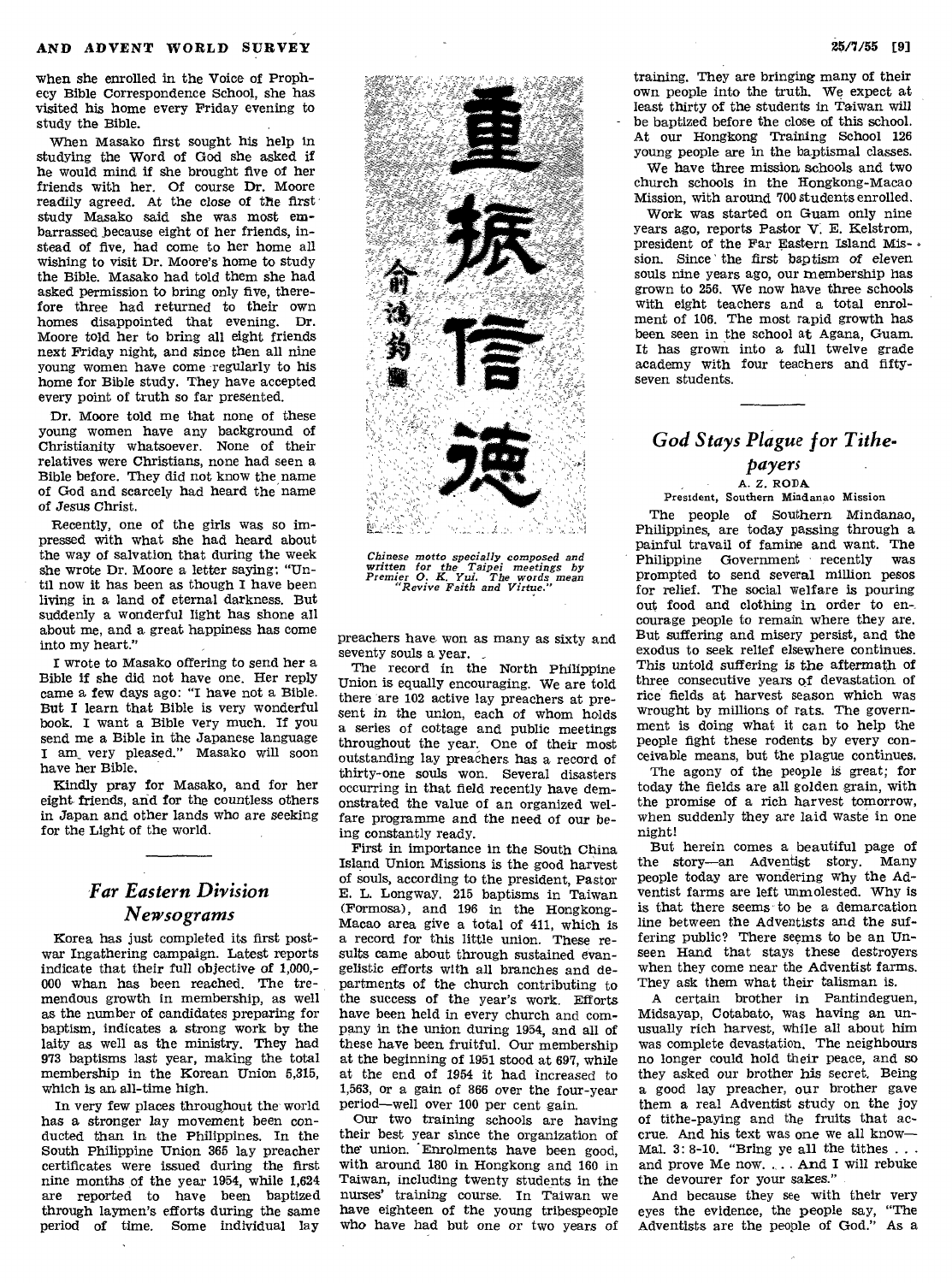by-product of our brother's faithfulness and testimony, there is today a good group nearby preparing for baptism and church membership.

Recently word was received from one of our people from the devastated areas, his testimony ringing with delight: "Pastor, I am happy to pass on the good news that though the farms all around me have suffered totally from the scourge of rats, the plague was stayed, and my farm was untouched and unmolested."

Pastor Loreto Duriquez writes: "The curse is proving a great blessing to many of our people, for God is fulfilling His promise of deliverance to those who are faithful in tithe-paying."

Surely, though the plague is seemingly a curse, it has brought unmeasured blessings upon our people and fortitude to their souls through their rich experiences of deliverance. And they have become living witnesses to an unbelieving world.

• —"Review and Herald."

# *Minimum Versus Maximum Christians*

J. L. TUCKER Pastor, Quiet Hour Broadcast, United States

Minimum Christians are everywhere. The church is full of them and the cause of God suffers greatly because of them.

The Christian church is plagued with this loathsome disease called "minimum." We are content to do little when we could, under God, do so much. One zealous worker for God truly said, "There is no limit to the usefulness of one, who, by putting self aside, makes room for the working of the Holy Spirit upon his heart, and lives a life wholly consecrated to God." Christ said, "Verily, verily, I say unto you, He that believeth on Me, the works that I do shall he do also; and greater works than these shall he do; because I go unto My Father." John 14: 12.

Jesus was an untiring worker. His zeal for His Father's house and salvation of souls drove Him ever onward. "I must be about My Father's business." "I must work the works of Him that sent Me, while it is day: the night cometh, when no man can work."

There is a terrible apathy among preachers and church members that must make the angels stand in amazement and weep in sorrow. Love of ease, freedom from responsibility, 'unconcern over the progress of the gospel and the state of sinners, is the attitude of the vast majority of those who call themselves Christians. God has a startling message to minimum Christians, these lovers of ease in the church. "Woe to them that are at ease in Zion." Amos 6:1. When our patient, long-suffering God pronounces a woe, we ought to wake up and take warning. Jesus pronounced a woe upon the cities of Bethsaida, Chorazin, and Capernaum. "Woe upon thee, Chorazin! woe unto thee, Bethsaida! for if the mighty works, which were done in you, had been done in Tyre and Sidon, they would have repented long ago in sackcloth and ashes. ... And thou, Capernaum, which art exalted unto heaven, shalt be brought down to hell: for if the mighty works, which have been done in thee, had been done in Sodom, it would have remained

until this day." Matt. 11:21, 23. We travelled over this country where once these two cities stood, and not a single trace of their existence remains. Only a few ruins mark the spot of ancient Capernaum. So I repeat, when God says "woe" to the ease-lover we had better wake up, sit up, get up, and take notice.

God speaks of His ease-loving church as being asleep. He calls, "Awake, awake; put on thy strength, 0 Zion. . . . Shake

[10] 25/7/55 THE AUSTRALASIAN RECORD

thyself from the dust [of unconcern]: ... loose thyself from the bands of thy neck, 0 captive daughter of Zion." "And that, knowing the time, that now it is high time to awake out of sleep; for now is our salvation nearer than when we believed." Isa. 52: 1, 2; Rom. 13: 11. The great prophetic, clock tells us it is the midnight hour, and the church sleeps on. The crisis of the world is come, and the church is at ease; Armageddon looms big on the horizon, wars and rumours of wars menace the world like an angel of wrath, and the church is hardly disturbed. A war of atomic bombs is about to engulf human civilization in wholesale slaughter. A guilty, sinning world is rushing without a saviour towards the final judgment, and the masses of the church lift not a finger nor utter a cry of warning; but still go on indulging in pleasure, adding house to house, more stocks and bonds. They seem to have forgotten that these things will all go up in smoke in the judgment fires of the last days. "But the day of the Lord will come . . . in the which the heavens shall pass away with a great noise, and the elements shall melt with fervent heat, the earth also and the works that are therein shall be burned up. Seeing then that all these things shall be dissolved, what manner of persons ought ye to be in all holy conversation and godliness, looking for and hasting unto the coming of the day of God? . . . Seeing that ye look for such things, be diligent that ye may be found of Him in peace, without spot, and blameless." 2 Peter 3: 10-14.

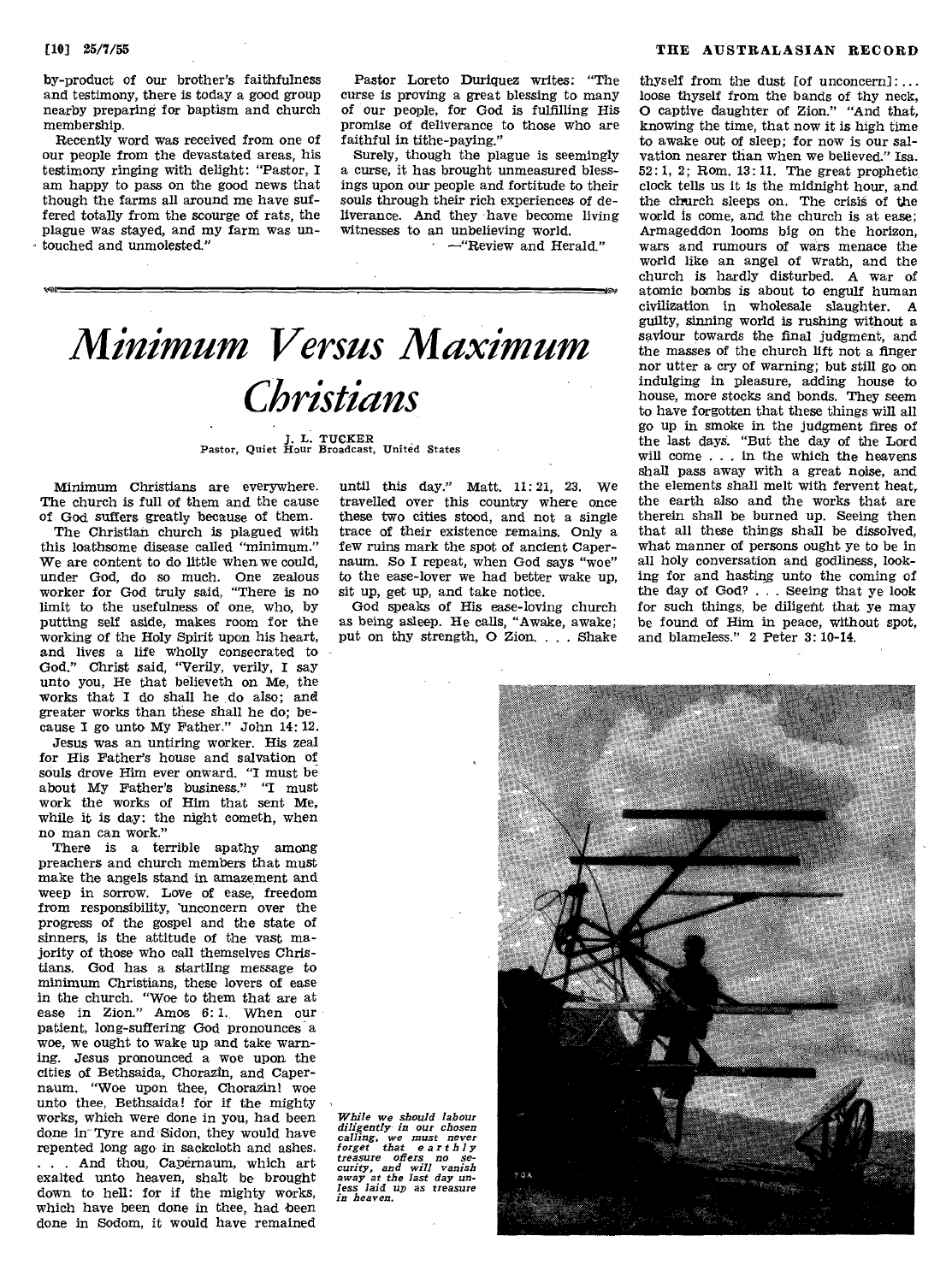This is no time to be adding farm to farm, to be accumulating vaster holdings of stocks and bonds. This is the hour for every possible curtailment of personal wants and worldly desires, that we might really assist in finishing God's work. Let's get our hearts into finishing God's work, rather than in our extra farms, our other houses, and the hoarded stocks and bonds. Jesus admonished us to "lay **not** up for yourselves treasures upon earth, . . . but lay up for yourselves treasures in heaven [in souls won], . . . for where your treasure is, there will your heart be also." Matt. 6: 19-21. It is not our words, but our deeds that prove our love and zeal for God's cause. Our theology must be right and backed up with a consistent do-ology. We are not saved by works, but saved people have good works; we are constrained by love—the love of Christ.

Christ Jesus our Lord was a worker, not a minimum, but a maximum worker. He gave His best, He gave His all. The zeal of His Father's house, or cause, consumed Him. (See John 2: 17.) Christians are to be like their Lord. That is the goal. "We shall be like Him, for we shall see Him as He is."  $1$  John  $3:2$ . Do we dare call ourselves "Christians" and still remain in the minimum group? General Booth, when asked the secret of his achievement, said, "God has had all there is of me." What would happen during the remainder. of 1955 if every man and woman, every boy and girl who names the name of Christ, would put with consecrated hearts, their all into God's hands for service. If our energy, our talents, our thoughts, our words, our properties, our bank accounts; and our riches were used wholly to advance the kingdom of God and the coming of King Jesus, millions now without Christ would be swept into the fold.

Some years ago a college student attending North-western University in Evanston, a suburb of Chicago, had joined the life-saving crew, in which he became famous. One morning word came that a steamer was in distress. Students hurried to the shore. The ship, "Lady Elgin," was not only in distress, but going to pieces under the power of the storm. Passengers and crew were in immediate danger. Among the life-saving crew were two brothers from Iowa. One of them stripped off all surplus clothing and swam out, bringing one passenger to shore. He went again and again until nine were safe on the shore of Lake Michigan. He was chilled to the bone. As he stood there, trembling before the fire that had been kindled, he saw others in peril. He said, "I must go!" His comrades sought to dissuade him, saying that it would not be a rescue but death to himself. He broke from, the crowd and plunged into the water, bringing back one, two, three more, making twelve. But he was not done, though it was hard to see how his freezing, exhausted body could stand such a strain. He brought in seventeen. Almost unconscious, he was carried to his room. As he lay on his bed he kept asking, "Oh, did I do my best? Did I do my best? I'm afraid that I did not do my best." All

night long he seemed to be in a delirium of restlessness. His brother sought to console and comfort him by saying, "But, man, you saved seventeen!" "Oh," he said, "if I could have saved one more!"

Fellow Christians, have we done our best? Where is the concern over lost souls? Where today do we look for maximum in consecration, maximum in service, and maximum in giving? Where are the Whitefields, Wesleys, and Mullers



## *The Seeing Heart*

**"Having the eyes of your hearts enlightened." Eph. 1: 18, R.S.V.** 

ADLAI A. ESTER

O God, cut eyes into my calloused heart and brain,

That I may see along each street and road and lane

The broken hearts that form the human map of pain.

God help me see.

O God, cut ears into my heart of stone, I plead,

That I may hear the anguished cries of human need

And by my loving service verify my creed. God help me hear.

Since Thou didst love the world so much, with love so kind,

Since Jesus came to show us how to seek and find.

How can our hearts still be so cold and hard and blind?

God help me feel.

O God, give me a heart of flesh so I can feel,

Anoint my lips, these languid lips that sin doth seal,

That I may speak, in love and power, time's last appeal!

God help me speak.

among the ministry and laity today? Whitefield was a maximum worker. Seldom did he preach less than fifteen times a week. We are told that for thirty-four years he averaged ten sermons a week. Wesley was an untiring worker. After he was thirty-six years of age he travelled (by horse-back, carriage, or walked) 225,- 000 miles and preached 40,000 sermons; some to large audiences of many thousands. He continued to preach until a few days before his death at the age of eighty-eight. George Muller died at the age of ninety-three years. After building and maintaining the mighty orphanage of Bristol by faith, he began his great evangelistic tours at the age of seventy, travelling 200,000 miles, preaching to an estimated three million people. He kept up this maximum endeavour for seventeen years, until he was eighty-seven years of age. These men did not have radio or aeroplanes, cars or trains, but they had the love of Christ in their hearts and a passion for lost men in their souls, and a zeal that spurred them on, to do and dare for the kingdom of God.

(To be concluded)

## *Healthful Steaks for Vegetarians*  R. W. GROOM

Australasian Manager, Sales and Advertising, Sanitarium Health Food Company

The Sanitarium Health Food Company's new food products, gluten steaks and soy beans, are finding their way on to the tables of many hundreds of satisfied customers.

Recently, a leading vegetarian society in Victoria gave quite a lot of free publicity to both these products, promoting their use by demonstrations, lectures, and advertisements in their magazine.

The soy bean differs considerably from the ordinary haricot or navy bean now in 'general use. These two varieties of beans used generally by manufacturers for canning with tomato sauce are not to be compared with soy beans in protein value. Soy beans also have a relatively lower starch content than other beans and are therefore helpful in regulating the diet of those who require only a small starch intake.

The protein of properly cooked soy beans is of very high quality, ranking with that of animal sources in this regard. Soy beans are therefore particularly helpful in planning for an adequate protein intake on a vegetarian diet.

The flavour of soy beans is very pleasing also, and served with tomato sauce as an entree makes a perfect substitute for meat.

The Sanitarium Health Food Company are preparing baked soy beans in 8oz and l6oz. tins and they only require heating before serving.

Gluten steaks also have been prepared to meet the need for variety in vegetarian entrees. In itself gluten does not contain the balanced proportion of the food elements necessary for a good meat substi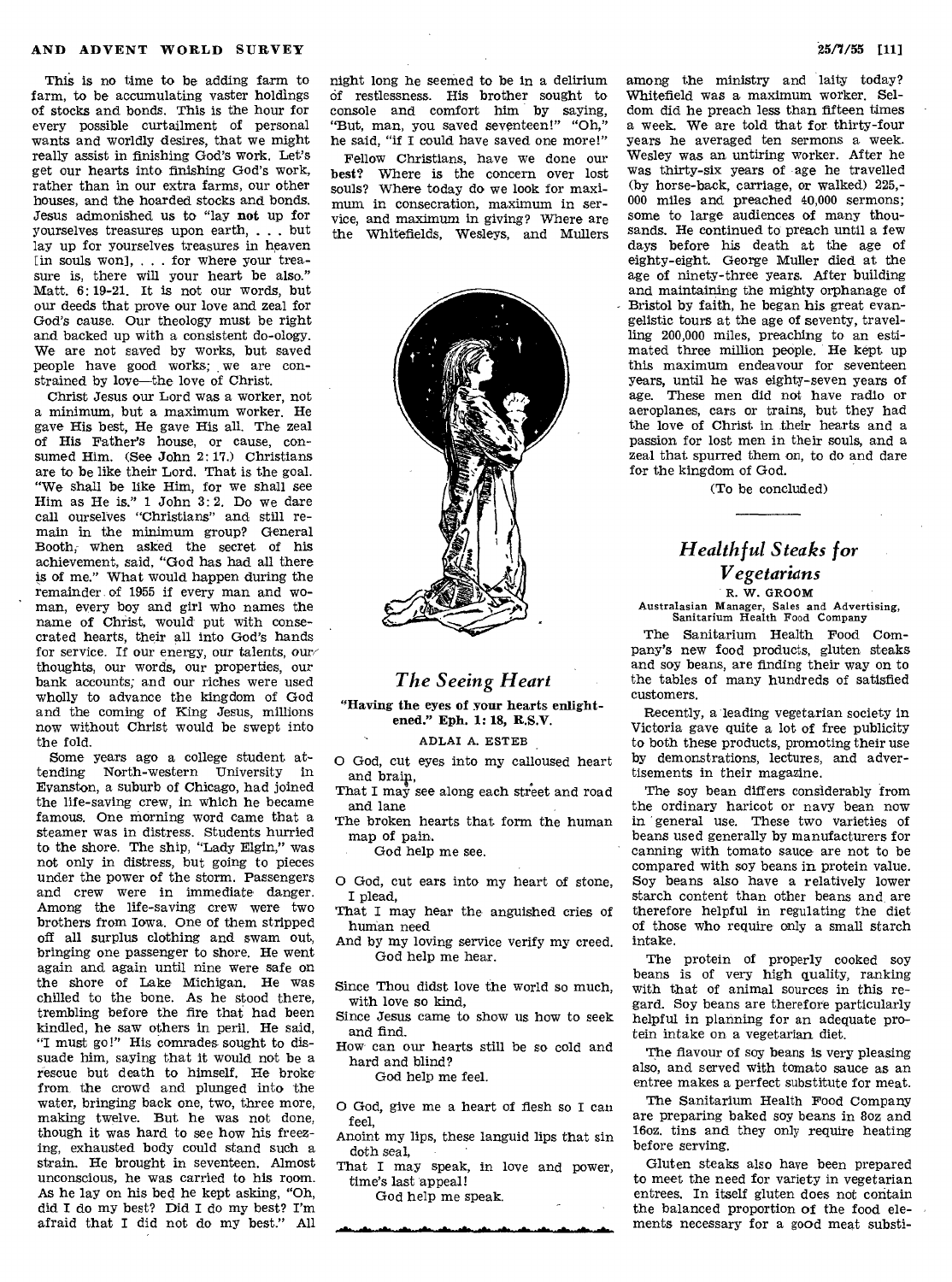tute; but in the preparation of Sanitarium gluten steaks our food research department has, as the result of successful experiments, been able to provide our customers with a steak which has a much higher food value than gluten alone.

These delicious vegetarian cutlets are also available in 8oz. and 16oz. tins and while they are pre-cooked they should not be served straight from the, tin. A little further preparation before serving is necessary. For the benefit of our readers two popular methods of serving Sanitarium gluten steaks are suggested:-

1. Broiled Steaks. Dip steaks in egg batter, then in bread crumbs. Add a teaspoon of oil to each steak. Broil quickly on both sides and serve with vegetables.

2. Braized Steaks. First braize onions, then add gluten steaks. Braize together slightly and serve with marmite gravy, add salt as desired.

We sincerely hope that these two good health food products will find their way on to the tables of our readers, and that by their recommendation many friends will also find good health and eating enjoyment by their use.

# *Sabbath School Lesson.Help*

H. W. LOWE Associate Secretary, General Conference Sabbath School Department

#### For Sabbath, August 27, 1955

#### THE ASSAULTS OF THE ENEMY

The assaults of Satan upon the people of God obviously must intensify as the end approaches. "Satan's attacks against the advocates of the truth will wax more bitter and determined to the very close of time." ("Testimonies," Vol. IX, page 239.) We may expect every form of deception and oppression in these onslaughts—political, religious, economic, with all the subterfuge and ferocity of which the archenemy is capable. Revelation 13 shows the extent to which pressure will descend upon the faithful.

The early advent (Millerite) expositors were practically all agreed that the first beast of Revelation 13 was the Papacy, but they were silent on the identity of the second, no doubt because this was a realm in unfulfilled prophecy on which they had little light. The Constitution of the United States came into being in 1789. That was less than a decade before the wounding of the papal power. Wesley wrote significantly (of the second beast) in 1754: "He is not yet come, though he cannot be far off; for he is to appear at the end of the forty-two months of the first beast."—"Notes on Revelation 13."

What De Tocqueville called "the spirit of religion and the spirit of liberty" combined in America in a unique manner, so that the prophecy of the "two horns like a lamb" (Rev. 13: 11) naturally impressed Seventh-day Adventist pioneers. The United States gathered strength with mounting population and prosperity, and later, after two global wars, it was inevitable that her voice of world leadership should be heard. From that point we approach unfulfilled prophecy once more, with certain definite signs to guide us.

"He spake as a dragon." "The prediction that it will speak 'as a dragon,' and exercise 'all the power of the first beast,' plainly foretells a development of the spirit of intolerance and persecution that was manifested by the nations represented by the dragon and the leopard-like beast. And the statement that the beast with two horns 'causeth the earth and them which dwell therein to worship the first beast,' indicates that the authority of this nation is to be exercised in enforcing some observance which shall be an act of homage to the Papacy."—"The Great Controversy," page 442. (See also Lesson Quarterly, question  $12$  and  $\bar{h}$ ote.)

It does not require unusual penetration to see that in our present divided and distraught world, the cry for some central authority to which the nations may look with respect is turning the eyes of many nations Romeward; and since papal influence will become stronger in North America, the prophecies of Rev. 13: 16, 17 will be fulfilled. The jubilee of Pope Leo XIII's encyclical "Rerum novarum" in June, - 1941, gave Roman prelates the chance to declare, as they still do, that Rome has sound social doctrine as an alternative to exaggerated capitalism on the one hand and extreme communism on the other, thus promising the reordering of the world and the return of mankind to faith and reason.

#### MEANING OF "WONDERS"

"And he doeth great wonders," etc. The word translated "wonders" literally means "signs," and is the same word rendered "a great wonder in heaven" in Rev. 12: 1, 3, which introduces an interesting group of words: For example, 2 Thess. 2:9, reads: "Even him, whose coming is after the working of Satan with all power and signs and lying wonders." While not from the same word as "wonders" in Rev. 13: 13, there are significant comparisons to those who expect lastday deceptions to overawe the world. "A sign is intended to appeal to the understanding, a wonder appeals to the imagination, a power (dunamis) indicates its source as supernatural." (Vine's "Expository Dictionary of New Testament Words," Vol. IV, page 228.) In the great apostasy there will be enough truth to appeal to the understanding, sufficient esthetic ritual and political power to grasp the imagination, and "the spirits of devils, working miracles" (Rev. 16: 14) will supply the supernatural.

The appeal to the miraculous has long been apparent in ancient paganism, in spiritism, and in many of the creeds of pagan origin. Seventy years ago G. H. Pember wrote in his book, "Earth's Earliest Ages," page 368: "And since spiritualism is merely a revival of the influence which first produced paganism, while Popery is nothing but paganism under a changed name, . . . it seems likely that these two systems will presently find no serious obstacle to their amalgamation."

Rome's unchanging purpose to conquer the world is well known. That Spiritism has designs to unite all religious systems is not so well known, but Pember quotes a paragraph from Herbert Noyes' "Enumeration of the Missions of Spiritualism," point 17 being as follows: "To winnow the wheat of truth from the chaff of theology, and reconcile antagonistic creeds **by**  eliminating their errors, and making manifest the spiritual truths which underlie all systems of religious belief in the world.' **"—Id.,** page 369.

Protestantism enters the picture because many branches of it openly favour Roman ideas and doctrines. Any religionist who believes the basic fallacy of spiritism— "ye shall not surely die"—is a potential victim of all the errors arising therefrom. And Protestantism is largely under this deception. Entranced by the world-church idea, ensnared by errors gilded as truth, enforced by the arm of a dominant state, the masses will fall easy prey to "the man of sin." The remainder will face enforced homage. "And all that dwell upon the earth shall worship him, whose names are not written in the book of life of the Lamb slain from the foundation of the world." Rev. 13: 8.

"Except those who are kept by the power of God, through faith in His Word, the whole world will be swept into the ranks of this delusiop."—"The Great Controversy," page 562.

#### A THREEFOLD UNION

We are told that when a union is formed between Romanism, Protestantism, and spiritism in this democratic republic, we may expect repressive Sunday laws and other such compulsive legislation that would stifle liberty, control the conscience, and send us reeling back into ages of darkness. "As the approach of the Roman armies was a sign to the disciples of the impending destruction of Jerusalem, so may this apostasy be a sign to us that the limit of God's forbearance is reached, that the measure of our nation's iniquity is full, and that the angel of mercy is about to take her flight, never to return." —"Testimonies," Vol. V, page 451.

For the consolation of God's "little flock" confronted with such a colossal confederacy, we have this assurance: "Sanctify the Lord of hosts Himself; and let Him be your fear, and let Him be your dread." Isa. 8: 13.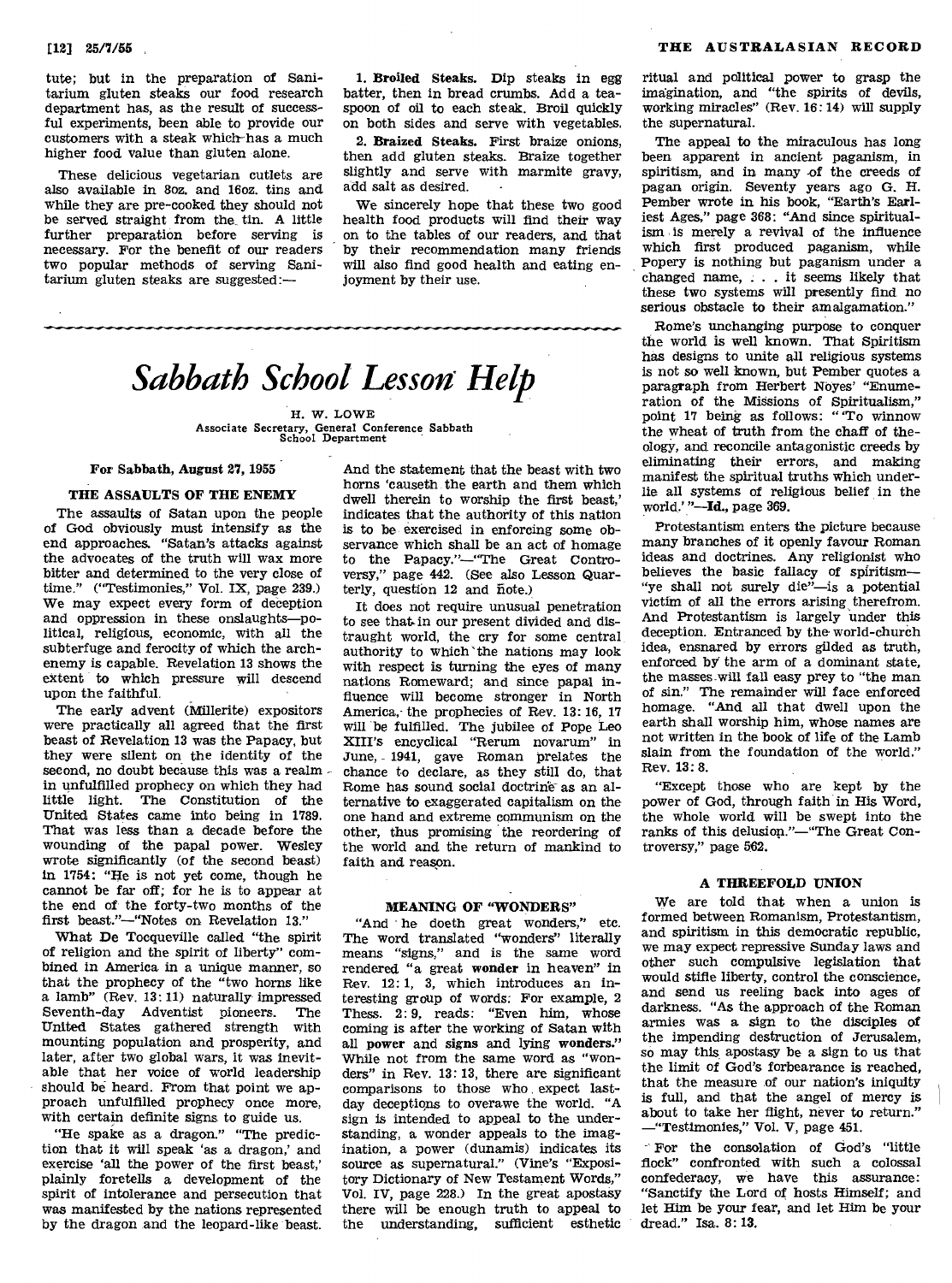## *Life Sketch of Sister Robert Hare*

### A. G. STEWART

Henrietta Johnson was born in New York, U.S.A., March 21, 1865, and passed quietly away June 27, 1955, at the Wahroonga Sanitarium. Her forbears came from England, following the lead of the Pilgrim Fathers, and settled in New York, where Henrietta, the eldest in a family of eight, was born.

With the development of the cottongrowing industry the family moved south to Maryland, where the children attended school. Following the revolution that took place during the Civil War, in which Mr. Johnson took part, the family left the east, crossed the prairies, and settled in Humboldt, Eureka, on the north coast of California. Here Henrietta, having qualified as a public school teacher, commenced her profession. Being of a friendly nature and endeavouring to live in harmony with all who loved the Lord she encouraged the ministers to visit her school. The Johnson family were Episcopalians, and Henrietta faithfully studied her Bible and church ritual. This study led her to the conviction that Sunday observance was not in harmony with the Scriptural teaching. Airing her views to her mother *she* was told to listen to the preachers and not be so precocious.

This did not restrain Henrietta from debating the subject with the ministers who visited her school. It was while she was under these convictions that one of our early ministers, Pastor McClure, came to the district to hold a series of meetings in the school house. Learning that he was a preacher, Henrietta asked why he did not keep the Sabbath, and pointing to the calendar on the wall she showed him that Saturday was the seventh day. He smiled and replied, "Yes, and I keep the seventh day."

Pastor McClure's first address was entitled, "Buy the Truth and Sell it Not." *Miss* Johnson was very *impressed* and bought several books from the preacher. This, unfortunately, greatly displeased her parents, who said that if she persisted she could not remain at home.

At this time Miss Johnson left for a holiday in Ferndale, where it so happened that Pastor S. N. Haskell, who had already pioneered in Australia and taken the advent message to the Hare family in New Zealand, was holding a series of meetings in the church which Miss Johnson attended, studying all the cardinal doctrines of Scripture as taught by Seventh-day Adventists, the result being that with several others she was baptized by immersion at the age of 19 years.

Miss Johnson was subsequently called to join the faculty of the Healdsberg College as a teacher. On the very day she boarded the coach for the college, January 5, 1886, Robert Hare boarded a steamer in Auckland for San Francisco bound for the same college. The first person the coming preacher met at the college gates was Henrietta Johnson.

Referring to her baptism as her second birthday, the late Sister Hare earnestly spoke of the new-found experience that came into her life and how that on the eve of her immersion she went to the top of a cliff overlooking the sea and threw her crimping pins and powder box into the depths of the ocean. She certainly rose from the watery grave a new woman in Christ Jesus, and remained loyal to her solemn vows through a long and radiant life.

Upon the completion of his ministerial training, Robert Hare was appointed to evangelistic work in the United States and soon proved his calling to the ministry, this being confirmed by his ordination. At this time Robert and Henrietta were united in marriage by Pastor S. N. Haskell.

In the year 1888 Pastor and Mrs. Hare were called to the work in New Zealand and were appointed to Gisborne, where their first child, Reuben, was born. This was the commencement of their long life as itinerant evangelists under the Southern Cross. Sister Hare never re-crossed the Pacific to her homeland. She gave herself fully to the responsibilities of a minister's wife. As a mother of five children she never allowed her home duties to prevent her assisting in the mission, or attending Sabbath school and church services. She was always interesting



*-Mrs. Robert flare* 

people in the message of which she loved to speak, and she earned for herself the honourable title, "A mother in Israel." She radiated good cheer wherever she went, and many today "rise up and call her blessed."

The late Pastor and Mrs. Hare served in all the states of the Commonwealth, New Zealand, and on Norfolk, Fiji, and Pitcairn islands, greatly endearing themselves to the people of any colour, status, and class.

Their coming to "Beth Shan" in Strone Avenue, Wahroonga, was their fifty-eighth move. That, however, did not terminate their work. Their souls were not knit to the comforts of this life; for like the patriarchs of old "they looked for a city ... whose builder and maker is God."

While her husband continued to preach, Sister Hare continued as a Sabbath school teacher, an active member of the Dorcas Society, where she did many hours of charitable work, as well as being church missionary secretary, promoting literature distribution. Her last attendance at Sabbath school and church was just ten days before her death. For sixty-five years they lived and laboured together, until her husband passed to his rest August 20, 1953.

Their five children, Pastor **R.** E. Hare, departmental secretary of the Australasian Division, Wahroonga; Pastor Eric Hare, departmental secretary of the General Conference at Washington, D.C.; Ruth (Mrs. R. W. Lane); Nettie (Mrs. E. J. Johanson); and Enid (Mrs. L. V. Wilkinson of New Zealand), survive them, cherishing fond memories of their devoted parents. To these, the grandchildren, the great-grandchildren, and other relatives, we express our sincere sympathy, and pray that the faithful witness borne and the earnest prayers so often offered by these sleeping saints will be amply rewarded by a. glorious reunion in the resurrection "when the mists have rolled away." Two younger sisters and a brother in the United States are left to mourn the passing of their eldest sister.

"As the glow of the descending sun lights up the mountain peaks long after the sun itself has sunk behind the hills, so the works of the pure, the holy; and the good, shed light upon the world long after the actors themselves have passed away. Their works, their words, their example, will for ever live. The righteous shall be in everlasting remembrance.'"

A poem composed by our late beloved Pastor Hare is appropriate and expresses their united feelings in a parting message to us all who are left to carry on a little longer.

"Will you meet me in the kingdom When the days of toil are past? Where the *light* immortal lingers In the Promised Land at last! There to join the angel chorus In their holy jubilee, . And to walk in perfect gladness By the crystal sea?

"Will you meet me in that city Where the streets are paved with gold,

Where good-byes are never spoken, And the dwellers grow not old? Nevermore to weep in sorrow, Nevermore to sigh in pain; But in love's eternal homeland, Ever to remain.

"There all heartaches are forgotten And each opening scene is fair— Where the light of glory lingers— Will you meet me over there?"

We laid Sister Hare to rest beside her late husband in the Northern Suburbs cemetery, Pastors Clifford, Battye, Halliday, and the writer officiating.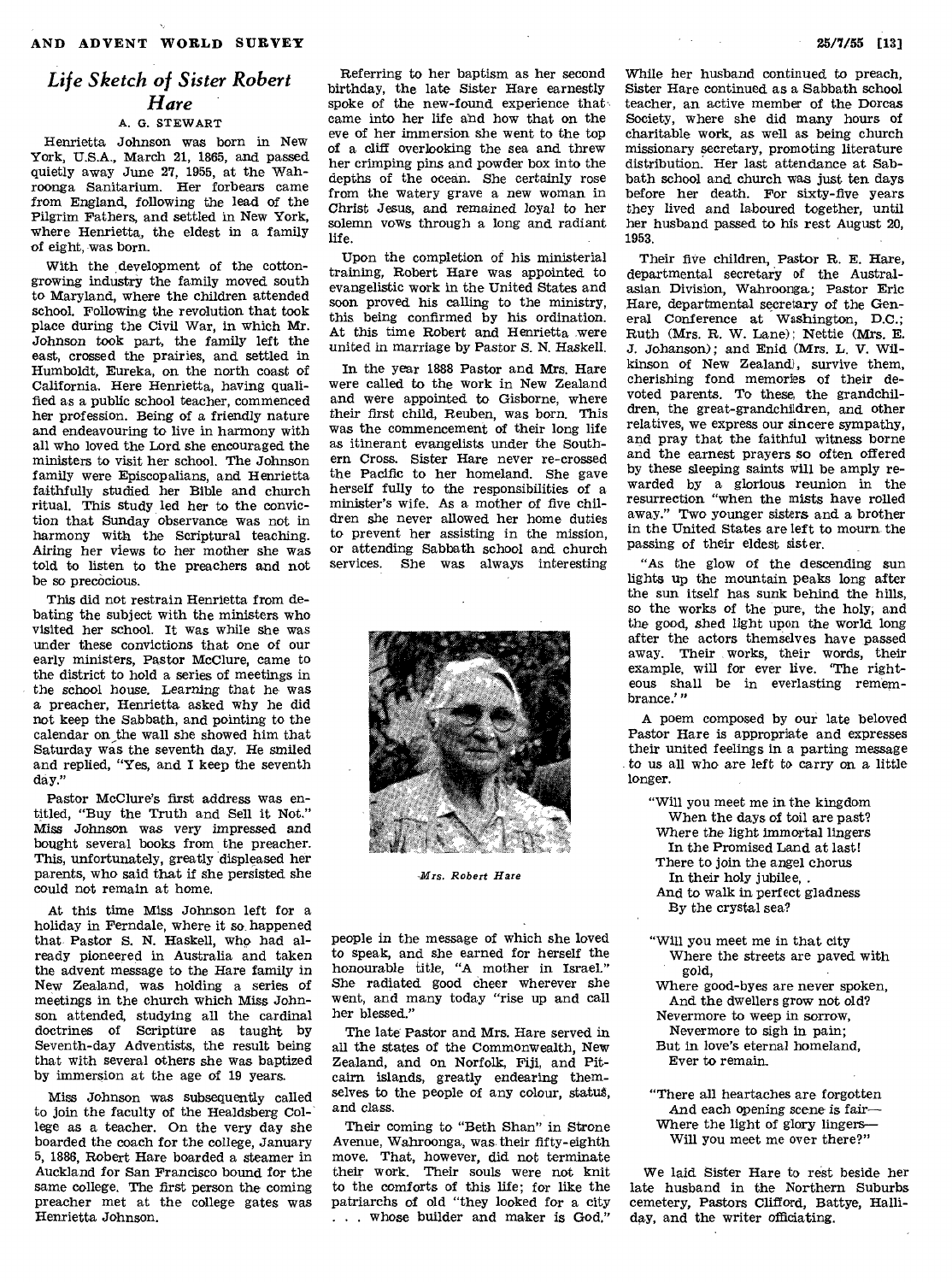HENNIG-SCHOCROFT.--On June 29, 1955, in the Adelaide City church, Yvonne Joan, second daughter of Brother and Sister D. Schocroft of Stirling East, met and exchanged vows with Ralph Percy, son of Brother and Sister P. S. Hennig of Walker Flat, South Australia. A large circle of relatives and friends gathered to offer their congratulations and good wishes. May God abundantly bless these young people as they establish a home and unitedly walk towards the kingdom.

W. E. Rudge.

DEANSHAW-BELL.-In the early afternoon of May 10 William Lawrence, only son of Mr. and Mrs. Deanshaw of Melbourne, and Aline Joy, elder daughter of Brother and Sister Bell of Shepparton, met before. God at the altar of the Shepparton church to pledge their promise in the holy estate of matrimony. The sanctuary, decorated with beautiful autumn colouring by the ladies of the church, provided a natural setting for the happy yet solemn occasion. May the Keeper of the universe watch over Bill and Aline as united, they live and work for Him on<br>the journey of life. Leo S. Rose. the journey of life.

O'DONOGHUE-PETERS.--At the Harrisville church, Queensland, in a picturesque country setting, a pretty wedding was celebrated on May 22, 1955, when Leila Jean Peters and Anthony Fergus O'Donoghue joined their lives in holy wedlock. The little, church, tastefully decorated for the occasion, was filled to capacity with well-wishers, and their expressions of 'goodwill at the reception carried with them every sincere wish for these young folk who have been well respected in that district. May God richly *bless* them as they witness for Him amongst their farmer friends and in the church.

0. W. Knight.

PROUDFOOT - GREIVE.—The evening of June 14, 1955, was the occasion of a very charming wedding, in the prettily decorated, newly-enlarged Albion church. Many relatives and friends came to see Beverley, only daughter of Pastor and Mrs. R. A. Greive, married to Alfred, only son of Mrs. E. F. Proudfoot. Many expressions of goodwill for their future happiness were expressed and read at the bounteous wedding reception. It was sincerely regretted by all that Pastor Greive could not be present. However, a recording of the service and reception, with the photos, will help make up a little for his disappointment. As Beverley and Alfred set up home in Banyo, Brisbane, our prayers are that God will bless their young lives in useful service.

0. W .Knight.



KNOX.-On June 17, 1955, relatives and friends gathered at the S.D.A. church, Tauranga, New Zealand, to pay their last respects to Sister Bessie Singer Knox, one of God's children. Sister Knox spent several years in the S. H. F. Company, until some thirty years ago she was stricken with illness. Though she suffered for many years, *she* bore patiently her lot. We directed all to the promises of the Life-giver, who at the grand resurrection morning will call forth to life. eternal all who have put their trust in Him.

Ian E. Trevena.

ATKINS. — Brother Edward William Atkins, aged 68 years, of Bayswater, Victoria, died suddenly at his home on the 28th of June, 1955. Brother Atkins was baptized eight years ago by Pastor T. A. Anderson. He was an active church worker and will be greatly missed by the members of both the City and Ringwood churches. His resting place is in the Coburg cemetery, where the writer, assisted by Pastor S. Winter, spoke a message of hope and comfort. Our heartfelt sympathy is extended to Sister Atkins, their son Don, and other bereaved loved ones.

R. Brandstater.

DIPROSE.—Good-night till the morning comes was said to William Allen Diprose at the Brighton cemetery, South Australia, by a large number of relatives and friends. Brother Diprose's pilgrimage with the people of God began over forty years ago, when he was baptized by the late Pastor Michaels and joined the old Penola church. The days of his years were fourscore save two, and he filled them with a quiet, surréndered service to the One who never forgets. A widow, two sons, and four daughters treasure the memory of a devoted husband and father. Brother Hooper joined the writer at the graveside in commending them all to the love and sympathy of the One who cares.

*J.* W. Kent.

WHITFIELD.—On Sabbath morning, June 18, 1955, Herbert Clarence Whitfield, fell asleep in Jesus after a long and painful *illness,* in his seventy-first year. Several years ago, while deputy-mayor of the Canterbury Shire, Sydney, Brother Whitfield studied and accepted in principle God's great message for today. It was not until the sunset of his life, however, that he fully identified himself with God's remnant church and found joy and peace thereby. As we laid him to rest in the Northern Suburbs cemetery his sorrowing wife and family found comfort in the assurance that the golden morning is fast approaching that will burst the tomb. Pastor G. G. Stewart and the writer were associated in the funeral services.

W. Morris.

#### [14] 25/7/55 THE AUSTRALASIAN RECORD

TURNER. — Agnes Gertrude Turner, aged, 72 years, passed to rest on June 22, 1955, at her home in Yerong Creek, N.S.W Our late sister had maintained her faith and zeal for God's truth although living in isolation after transferring from the Parramatta church some time ago. After a service in the Wagga church we laid her to rest in. the local cemetery. The writer, Pastor F. J. Butler, and Brother L. Davis were associated in speaking words of Scriptural comfort to the bereaved.

#### E. H. Clark.

WARRINER.—Sister Alice Mary Frances Warriner closed her life in tragic circumstances, when she was killed, instantly in the evening of June 26, 1955 while on her way to a mission meeting, being run over by a car. For some years Mrs. Warriner was an ardent member of the Concord church. She leaves to sorrow her son, Mr. Eric Warriner, his wife and son Geoffrey, and three brothers, including Mr. Reg Roberts of Avondale. With all these dear ones we shared the comfort of the Christian's hope. We laid our sister in the tomb with a certain hope that she will share in the joyous awakening of the first resurrection. Thus our tears are mingled with assurance and our sorrow with joy. H. J. Meyers. sorrow with joy.

LARGE.—Leslie John Large, the beloved husband of Emmaline Large of Hobart, quietly closed his eyes in death on June 28, 1955, at the age of seventy-eight years. Although his health had been indifferent for some' time the end came very suddenly. Brother Large accepted the advent truth as a boy, under the ministry of Pastors Israel and Baker, and helped to lay the foundations of the Hobart church sixty years ago. His wife, two sons, Leslie and Lionel, two daughters, Phyllis (Mrs. Bird), and Carmen (Mrs. D. Stephens), with other relatives left to mourn their loss, are comforted with the assurance of God's love and the promise of a better resurrection. Brother G. Stingel was associated with the writer in services at the home and the Cornelian Bay cemetery.

H. G. Bryant.

CHERRY.—Another link in the chain which leads back to early days in Adventist history was severed in the passing of Sister Eva Margaret Cherry, nee Hollingsworth, who was laid to rest at Cooranbong on June 17, 1955. A Sydney Sanitarium graduate, she served with her husband, Brother Eric Cherry, at the Sanitarium, Monamona Mission, New Hebrides, and New Guinea. Of later years they have carried church responsibility in Yandina, Qld. After a life of loving ministry and a brief illness, Sister Cherry closed her eyes at the age of sixty. To her husband and two sons, Dick and Frank, her brothers and sisters, many of whom are in the Lord's work, and to other relatives and friends, the hope of the Lord's soon coming shines brighter because of her victorious life and triumphant death. Pastor A. G. Stewart assisted with<br>the funeral service. H. J. Meyers. the funeral service.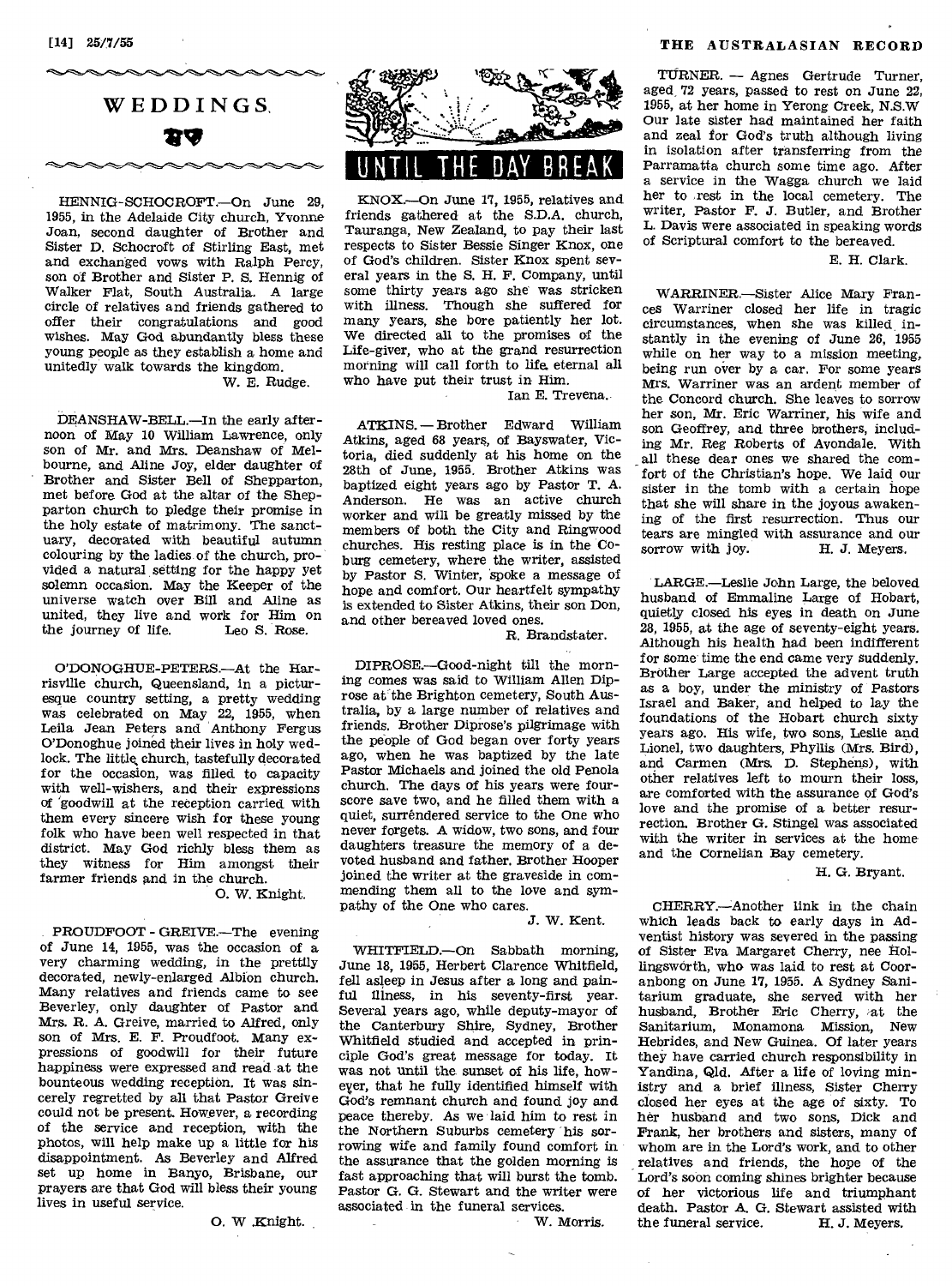DE SOZA. —On June 28, 1955, at Hobart, Ada May De Soza passed quietly away at the age of eighty-one years. Baptized by Pastor Uttley about two years ago, Sister De Soza was faithful to the end and was beloved by all who knew her. Left to mourn the passing of a devoted wife and mother are her husband and five sons. After a service at the funeral parlours she was laid to rest in the Cornelian Bay cemetery in the certain hope of a resurrection unto eternal life.

#### H. G. Bryant.

WRANKMORE.—Mrs. Helena Gertrude Wrankmore was born in Kemptie, southern India, on August 29, 1889, and closed her life on July 1, 1955. In her last illness it was the privilege of the writer to minister at her bedside. She leaves to mourn their loss two daughters, Miss Enid Wrankmore and Mrs. Paul and her husband, and her three nieces, Mrs. Goodwin and Mrs. Conley of Concord church, also Mrs. Chillinade. To these loved ones and the many friends of the deceased, words of comfort were spoken, pointing all to the surety of the Christian hope and the home where such sorrow shall never come.

## H. J. Meyers.

DOERY.—Born at Lilydale, Victoria, almost seventy-nine years, ago, Charlotte Amelia Doery, a member of the Mont Albert church, passed away on June 7, 1955. Sister Doery, with her daughter Trissie, accepted the truths of the third angel's message about six years ago in Brisbane, under the ministry of Pastor R. A. Greive. A large number of relatives and church members gathered at the funeral parlour and at the graveside in the Box Hill cemetery, where messages of comfort from God's Word were brought to the sorrowing by the Rev. John *Knights* of the Balwyn Baptist church and the writer. Sister Doery went to her rest with the sure hope of hearing the Live-giver call on the resurrection morning.

#### Ross E. G. Blair.

PIETZ.—At the Avondale cemetery on June 9, 1955, Donald C. Pietz, elder son of Pastor and Mrs. A. D. Pietz, was laid to rest. The "Australasian Record" of October 28, 1946, reported how when the Pietz family was returning on the "Morinda" to their field of labour at Santo, New Hebrides, Don contracted measles. This was soon followed by encephalitis. Realizing his critical condition, the American Army kindly placed an aircraft at Pastor Pietz's disposal and flew Don back to Australia, where fourteen hours later he was admitted to the Sydney Sanitarium. Despite the most skilful medical attention and the many earnest prayers which were offered from both the home and mission fields, Don failed to recover from the after-effects of this disease. At last, a kind and loving heavenly Father called him to rest. Brother Bohringer's dignified and thoughtful care at the graveside helped to ease the grief of the loved ones at the parting, as words of comfort were presented by Pastor A. G. Stewart and the writer. Ross C. Piper.

WATTS.—Brother Edgar Rupert Watts of Port Augusta, S.A., passed away on June 24, 1955, at the ripe old age of eighty-two years. For thirty years he had rejoiced in the truth of the third angel's message and although the last few years of his life were clouded by the infirmities of age, he was ever ready to speak of the things of the Spirit. Our sympathies go out to his son, Brother Rupert Watts, and his daughter, Sister Burzacott, both of Port Augusta. At the graveside in the Stirling North cemetery the mourners and sympathizing friends were pointed forward to the glorious resurrection day.

S. C. Butler.

SHARP.-- A member of the first Adventist group in the Hawera district was Sister Jane Sharp, who quietly fell asleep in Jesus on June 9, 1955. She was born in the Nelson district almost ninety-four years before, and early this century, with her late husband, George W. Sharp, came to a farm near Hawera, where they later accepted, God's message for today. Her daughter, Mrs. A. Wann, of the Hawera church, and three sons, Charles, Robert, and Lewis, remain to mourn their loss. The esteem in which she was held was shown by a large gathering at the Hawera church and the cemetery, where she awaits the resurrection morn.

S. H. Wood.

BROOKS.—On June 1, 1955, at the Karrakatta cemetery, W.A., the relatives and friends of Sister Elizabeth Brooks gathered to pay their last tribute of love and respect. Sister Brooks was born in Cambridge, England, eighty-three years ago, and later came with her husband and family to Western Australia. In recent years *she* and her husband lived in Midlands and although not able to attend church she kept her heart warm in the love of the truth from the study of God's Word. Surely she was one of God's tried and faithful servants. We extend our sympathy to the husband and two daughters, Mrs. Small and Mrs. Dyson. "Precious in the sight of the Lord is the death<br>of His saints." D. A. Speck. of His saints."

BAIRD.—It was soon after the passing of the Sabbath hours on June 4, 1955, that Sister L. E. Baird, after eighty-five years of life, closed her eyes in her last long sleep until the resurrection morning. The radiant buoyancy of her hope and the practical demonstration of her Christianity were a benediction to the wide circle of her acquaintances in Western Australia, Fiji, and Victoria. She will be greatly missed by all who knew her, and especially by her four children, all of whom are serving in the Lord's work: Mrs. T. J. Dowling in Adelaide, Miss Leila Baird in India, Pastor H. Baird, and Mrs. A. P. Dyason in Victoria. As we turned from the open grave it was with thankfulness for having known a life so full and so well spent, and the joyous hope of the glad reunion day. The writer appreciated the help of Pastors A. J. Dyason and R. Brandstater in the funeral services.

T. C. Lawson.

BECK.—Sister Martha Beck peacefully fell asleep in Jesus on June  $16$ ,  $1955$ , at the age of sixty-six years. Our late sister with her husband embraced the advent message many years ago through Sister E. Parsons and Pastor G. G. Stewart, and ever after was an honoured member of the Albury church. Sister Beck's kindly disposition and hospitable nature endeared her to all. To Brother Beck, who for so many years enjoyed his partner's companionship, we say: "Sorrow not, even as others which have no hope." We laid Sister Beck to rest in the Albury cemetery, where she awaits the Master's call, Pastor W. M. R. Scragg, Brother E. H. Parsons, and the writer conducting the services.

Eric H. Clark.

ORANGES.—Navels, extra choice, 30s. bushel<sup>-case</sup>, freight paid, despatch advised. E. G. Manuel, Wamberal, N.S.W.

FOR HIRE.—Caravan, modern 4-berth, trade built, low rates. For further information or inspection apply 66 Beaumont Road, Killara, N.S.W. or phone JX 3978.

When you want an effective weapon to win souls, remember, "Why I Became an Adventist." Price only 3d., posted 31d. Address: G. F. Cox, 3 Pages Road, Mitcham, S.A.

In our issue of July 4 we published a wedding under the names Wekes-Blackburn. We have since been advised that Wekes was intended to be Weber. We regret this error.

EMPLOYMENT.—Young men to learn gramophone record making. Good wages and conditions. Interesting work, with security. White & Gillespie (Melb.) Pty. Ltd., 185 a'Beckett St., Melbourne.

Would anyone rent 3-bedroom cottage, unfurnished to mother, 4 children, within the state, with school, church. Owner repossessing house. Write Mrs. Black, care Pastor A. E. Magnusson, 130 Ashley Street, Chatswood, Sydney.

PERIODICALS NEEDED. "Voice of Prophecy News," "Junior Guide," "Youth's Instructors" urgently required for mission distribution. We sincerely thank all senders of books and papers for their contributions to date. Further supplies of the above-mentioned papers will be particularly helpful. Mission Lending Library, 20 Willis Street, Wanganui, New Zealand.

ADVERTISERS PLEASE NOTE! All advertisements should be sent to the editor at 148 Fox Valley Road, Wahroonga, N.S.W., and cheques should include exchange where necessary.

Advertisements approved by the editor will be inserted at the following rates:—

First 25 words .... .. .. 3s. 6d. Each additional 6 words .. 9d. Remittance must accompany copy.